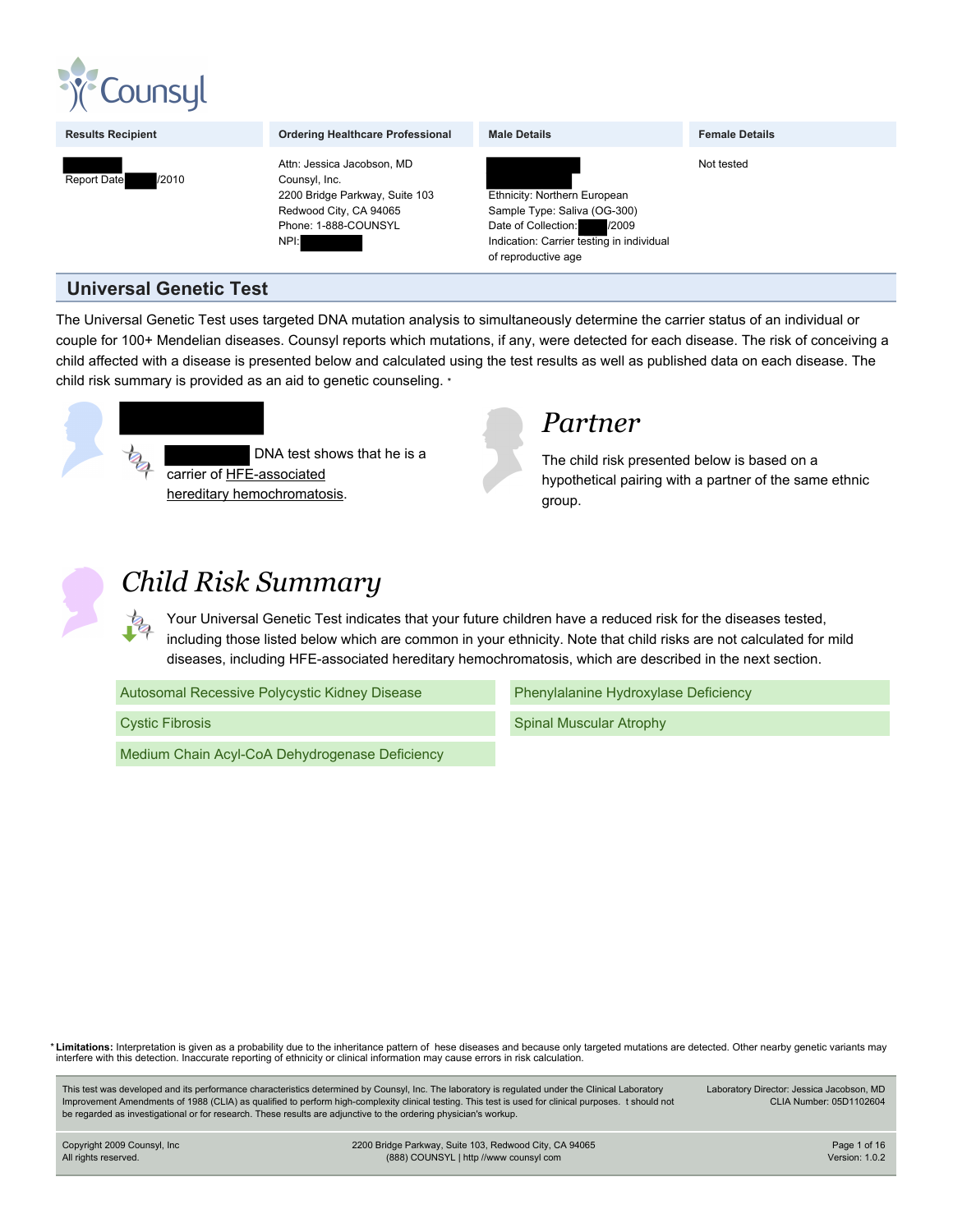

DOB:

**Female** Not tested

#### **Mild Disease Summary**

The chart below shows carrier status for 3 mild diseases. The conditions on this list have been highlighted because they are extremely common in the general population and usually do not cause major health problems. In many cases, individuals with these mild conditions remain asymptomatic. For this reason, the results in this section of the report are unlikely to influence reproductive choices. However for those who do show symptoms, knowledge of one's genetic status for these conditions can be helpful to recognize the disease and direct treatment.

| <b>Mild Disease</b>                          |                                        |
|----------------------------------------------|----------------------------------------|
| Factor V Leiden Thrombophilia                | No disease-causing mutations detected. |
| Glucose-6-Phosphate Dehydrogenase Deficiency | No disease-causing mutations detected. |
| HFE-Associated Hereditary Hemochromatosis    | HFE:p.Cys282Tyr (C282Y) heterozygote.  |

For details on HFE-associated hereditary hemochromatosis, see [page 3.](#page-2-0)

This test was developed and its performance characteristics determined by Counsyl, Inc. The laboratory is regulated under the Clinical Laboratory Improvement Amendments of 1988 (CLIA) as qualified to perform high-complexity clinical testing. This test is used for clinical purposes. t should not be regarded as investigational or for research. These results are adjunctive to the ordering physician's workup.

Laboratory Director: Jessica Jacobson, MD CLIA Number: 05D1102604

Copyright 2009 Counsyl, Inc All rights reserved.

2200 Bridge Parkway, Suite 103, Redwood City, CA 94065 (888) COUNSYL | http //www counsyl com

Page 2 of 16 Version: 1.0.2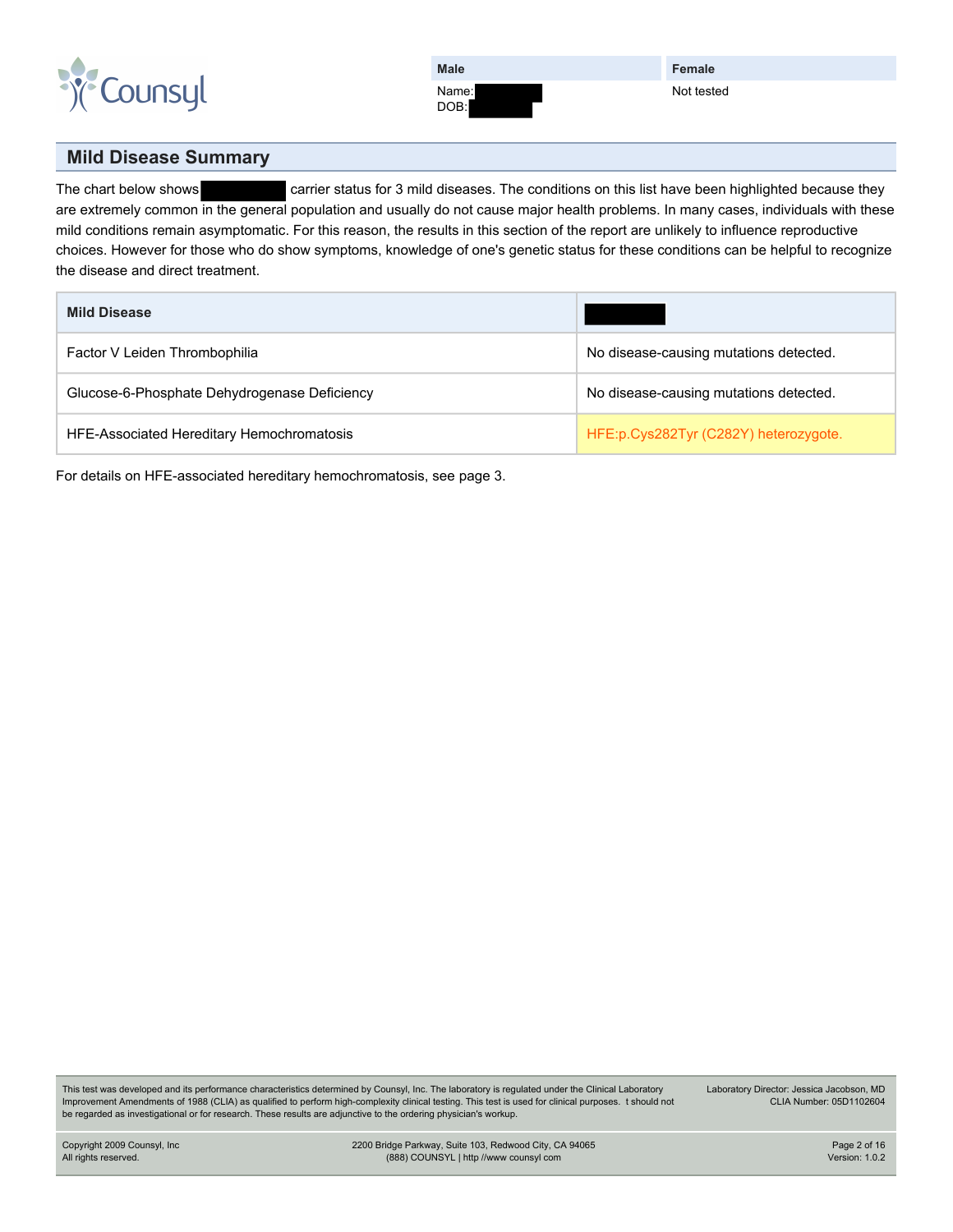

**Female** Not tested

#### <span id="page-2-0"></span>**Mild Disease Positive Report: HFE-Associated Hereditary Hemochromatosis**

*This disease report is included due to positive result for* 

#### Patient Results

|                 |                                                                                                                                                                                              | No partner tested |
|-----------------|----------------------------------------------------------------------------------------------------------------------------------------------------------------------------------------------|-------------------|
| <b>Result:</b>  | HFE:p.Cys282Tyr (C282Y) heterozygote.                                                                                                                                                        | N/A               |
| Interpretation: | This individual is a carrier of HFE-associated<br>hereditary hemochromatosis. Carriers generally do not<br>experience symptoms. Clinical symptoms are also<br>uncommon in C282Y homozygotes. | N/A               |

**Variants on the Counsyl panel** 11

**Gene** HFE. **Variants** H63D, S65C, Q127H, E168Q, E168X, W169X, C282Y, Q283P, V53M, V59M, H63H.

#### What is HFE-Associated Hereditary Hemochromatosis?

HFE-associated hereditary hemochromatosis (HFE-HHC) is a common and treatable inherited disease in which the body absorbs and stores too much iron, potentially damaging organs such as the liver, heart, and pancreas. If the disease is diagnosed and treated before symptoms develop, people with HFE-HHC typically have a normal lifespan. If the disease is untreated, however, it can lead to fatal liver and heart failure.

For reasons not well understood, the majority of people with the genetic mutations that cause HFE-HHC do not develop symptoms of the disease at any point in their lives. For these people, simple blood tests can determine whether or not the body is storing too much iron. If it is, beginning treatment early can leave a person virtually symptom-free for life.

Depending on the specific mutation(s) a person has, he or she can be more or less likely to develop the iron overload symptoms of HFE-HHC.

People who have two copies of the C282Y mutation are most likely to have dangerously elevated levels of iron in their blood. Studies have found that among those with the C282Y/C282Y combination, men are more likely to develop symptoms of iron overload than women, perhaps because women's menstrual cycles lower their iron levels on a regular basis. Do keep in mind, however, that the majority of people with two copies of the C282Y mutation do not develop any symptoms of HFE-HHC.

Those who have C282Y in combination with another HFE-HHC mutation are much less likely to develop symptoms of the disease. Only 0.5% to 2% of people with C282Y in combination with another mutation are thought to have clinical signs of the disease. People with this genetic combination who have another disease of the liver may be more likely to develop HFE-HHC symptoms.

Among people who have two copies of any other HFE-HHC mutation, including a very common mutation known as H63D, the likelihood of developing symptoms is extremely low. In the absence of another liver disease, two copies of any HFE-HHC mutation other than C282Y is unlikely to cause any health problems.

In men who have not been treated for HFE-HHC, the first symptoms of the disease typically begin between the ages of 30 to 50; for untreated women, symptoms usually begin later, after menopause.

This test was developed and its performance characteristics determined by Counsyl, Inc. The laboratory is regulated under the Clinical Laboratory Improvement Amendments of 1988 (CLIA) as qualified to perform high-complexity clinical testing. This test is used for clinical purposes. t should not be regarded as investigational or for research. These results are adjunctive to the ordering physician's workup.

Laboratory Director: Jessica Jacobson, MD CLIA Number: 05D1102604

Copyright 2009 Counsyl, Inc All rights reserved.

2200 Bridge Parkway, Suite 103, Redwood City, CA 94065 (888) COUNSYL | http //www counsyl com

Page 3 of 16 Version: 1.0.2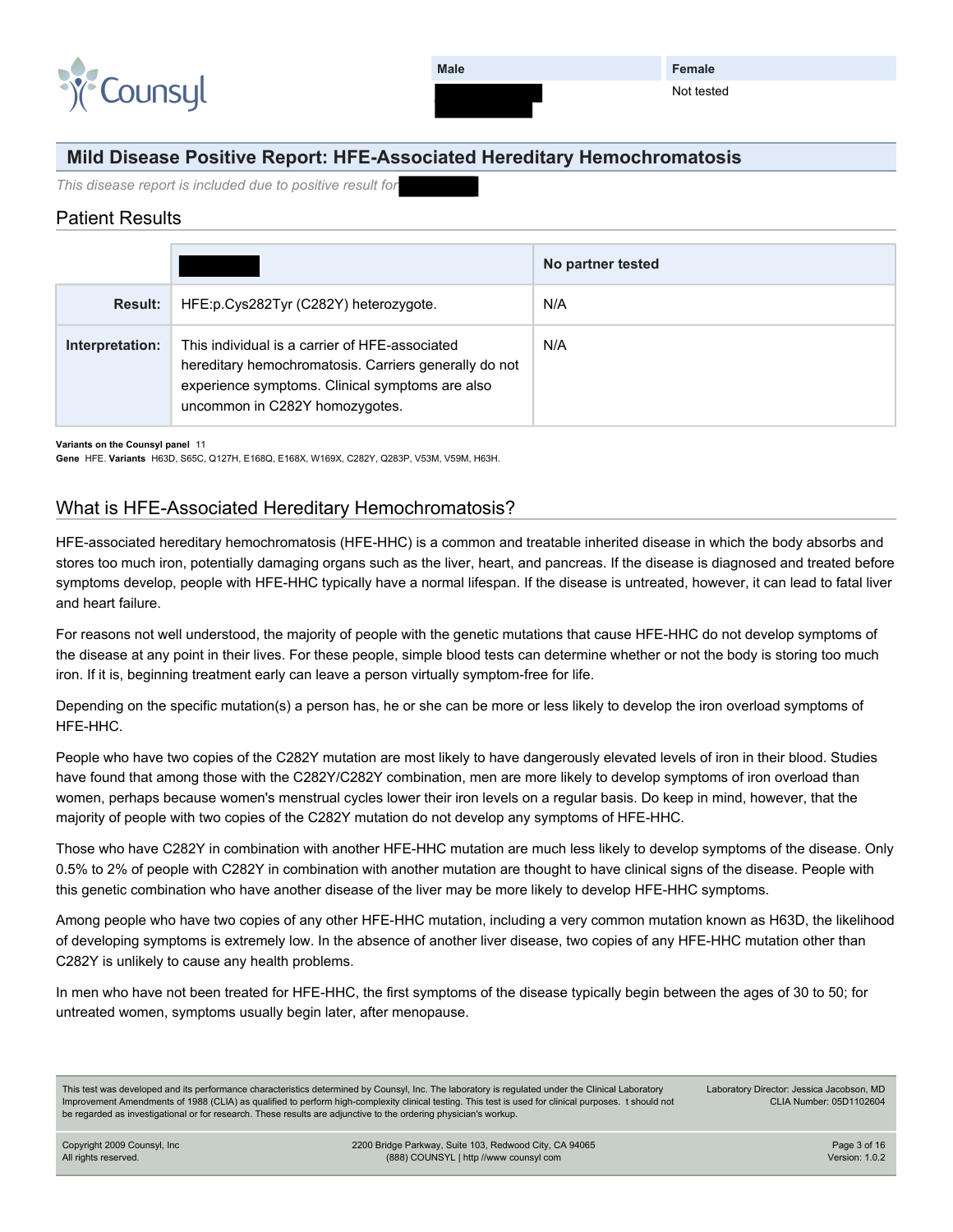

**Female** Not tested

Early symptoms often include weakness, abdominal pain, joint pain, weight loss, loss of interest in sex, chest pain, and a progressive gray or bronze pigmentation to the skin. Liver disease (either fibrosis or the more serious cirrhosis) is a common problem associated with HFE-HHC. Cirrhosis can lead to fatal liver failure and/or an increased likelihood of developing cancer of the liver.

The heart can also be affected by HFE-HHC, seen as an irregular heartbeat and/or congestive heart failure. Other problems caused by HFE-HHC can include diabetes, arthritis, impotence (in men), early menopause (in women), thyroid problems, and adrenal gland problems.

#### How Common is HFE-Associated Hereditary Hemochromatosis?

HFE-HHC mutations are extremely common, particularly among Caucasians. Roughly one-third (33%) of Caucasians are carriers of the condition, most commonly the H63D mutation. The H63D mutation is almost always associated with asymptomatic cases unless paired with the C282Y mutation. In the general population, 1 in 200 to 400 has two copies of the C282Y genetic mutation, the combination of mutations which is most likely to cause symptoms of HFE-HHC.

Please bear in mind that most people who have these genetic mutations do not develop the disease.

The disease is less common among Hispanics, African Americans, Asians, and Native Americans. Roughly 13% of Hispanics, 8.5% of Asians, and 6% of African Americans is a carrier for the mild mutation, H63D. An additional 3% of Hispanics, 2.3% of African Americans are carriers of the potentially disease-causing C282Y mutation.

#### How is HFE-Associated Hereditary Hemochromatosis Treated?

Ideally HFE-HHC is treated before the organs of the body are damaged. However, not everyone who has the mutations that cause HFE-HHC develops symptoms or requires treatment. A simple blood test of iron levels in the blood—physicians specifically look at serum ferritin concentration and transferrin-iron saturation levels—can determine whether the body is absorbing too much. When iron reaches a certain threshold, treatment is recommended. If iron levels have not reached that threshold, no treatment is necessary. Blood tests must be repeated periodically to check these iron levels.

If a person has a high level of iron, treatment involves removing a certain quantity of blood at regular intervals. This is known as phlebotomy. Typically phlebotomy is performed frequently—perhaps weekly or twice weekly—until certain iron levels are reached, and then performed less frequently—often 2 to 4 times a year—on an indefinite basis. This treatment is simple, inexpensive, and safe.

If a person is already suffering from symptoms of HFE-HHC, treatment can lessen or relieve some of the symptoms. Cirrhosis is unlikely to improve with treatment, although treatment may slow its progression. If liver disease has reached severe levels, liver transplantation may be an option. Those who have any amount of liver damage are advised to avoid alcohol.

All people with symptoms of HFE-HHC are advised to eat only moderate amounts of iron-rich foods, avoid taking iron supplements or excess vitamin C, and refrain from eating uncooked seafood, as they are highly susceptible to a particular kind of bacterial infection.

#### What is the Prognosis for Someone With HFE-Associated Hereditary Hemochromatosis?

The prognosis for a person with the genetic mutations that cause HFE-HHC is generally good, as the majority of people in that situation do not develop symptoms of the disease. Most will not have dangerously elevated levels of iron in their blood, and therefore will not have any iron-overload problems.

For those that do have dangerously high iron levels in their blood, beginning treatment before symptoms appear is a critical part of ensuring a long, healthy life. Nearly all symptoms of the disease can be prevented with early and ongoing treatment. If a person with HFE-HHC is treated before he or she develops cirrhosis of the liver, he or she can expect a normal lifespan. Among people who already have cirrhosis associated with HFE-HHC, 72% will survive at least 5 more years and 62% will survive at least 10 more years. People who already have cirrhosis are at an increased risk for developing a type of liver cancer.

| This test was developed and its performance characteristics determined by Counsyl, Inc. The laboratory is regulated under the Clinical Laboratory     |
|-------------------------------------------------------------------------------------------------------------------------------------------------------|
| Improvement Amendments of 1988 (CLIA) as qualified to perform high-complexity clinical testing. This test is used for clinical purposes. t should not |
| be regarded as investigational or for research. These results are adjunctive to the ordering physician's workup.                                      |

Laboratory Director: Jessica Jacobson, MD CLIA Number: 05D1102604

Copyright 2009 Counsyl, Inc All rights reserved.

2200 Bridge Parkway, Suite 103, Redwood City, CA 94065 (888) COUNSYL | http //www counsyl com

Page 4 of 16 Version: 1.0.2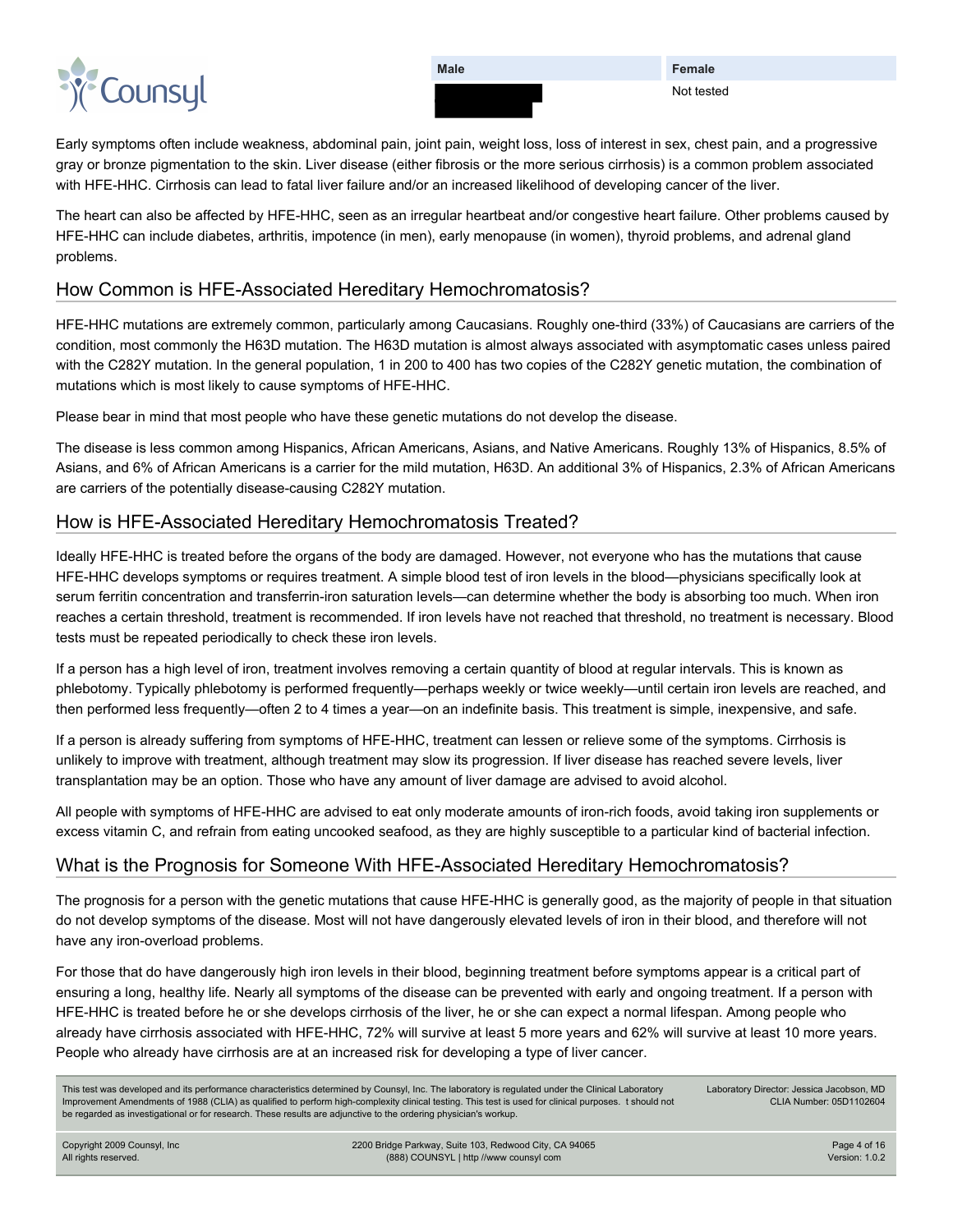

**Female** Not tested

### What Next Steps Could You Take?

The Universal Genetic Test has indicated that is a carrier of HFE-associated hereditary hemochromatosis.

Because carriers of HFE-HHC do not have any symptoms of the disease, there may not be cause for concern. Even if his future children inherit the genes that cause HFE-HHC, it may not necessarily cause them to be sick. Most people with the genetic mutations that cause HFE-HHC do not have symptoms of the disease. Those who do have symptoms can be easily treated when identified early.

Carriers of HFE-HHC do not face any known health risks, and need not take any further steps to protect their own health.

#### **Consult With a Physician or Genetic Counselor**

*To schedule an appointment to speak with a genetic counselor at Counsyl, please call (888) COUNSYL or email [gc@counsyl.com.](mailto:gc@counsyl.com)*

These medical professionals may be able to suggest actions the couple can take to lower the risk of their children developing HFEassociated hereditary hemochromatosis.

This test was developed and its performance characteristics determined by Counsyl, Inc. The laboratory is regulated under the Clinical Laboratory Improvement Amendments of 1988 (CLIA) as qualified to perform high-complexity clinical testing. This test is used for clinical purposes. t should not be regarded as investigational or for research. These results are adjunctive to the ordering physician's workup.

Laboratory Director: Jessica Jacobson, MD CLIA Number: 05D1102604

Copyright 2009 Counsyl, Inc All rights reserved.

2200 Bridge Parkway, Suite 103, Redwood City, CA 94065 (888) COUNSYL | http //www counsyl com

Page 5 of 16 Version: 1.0.2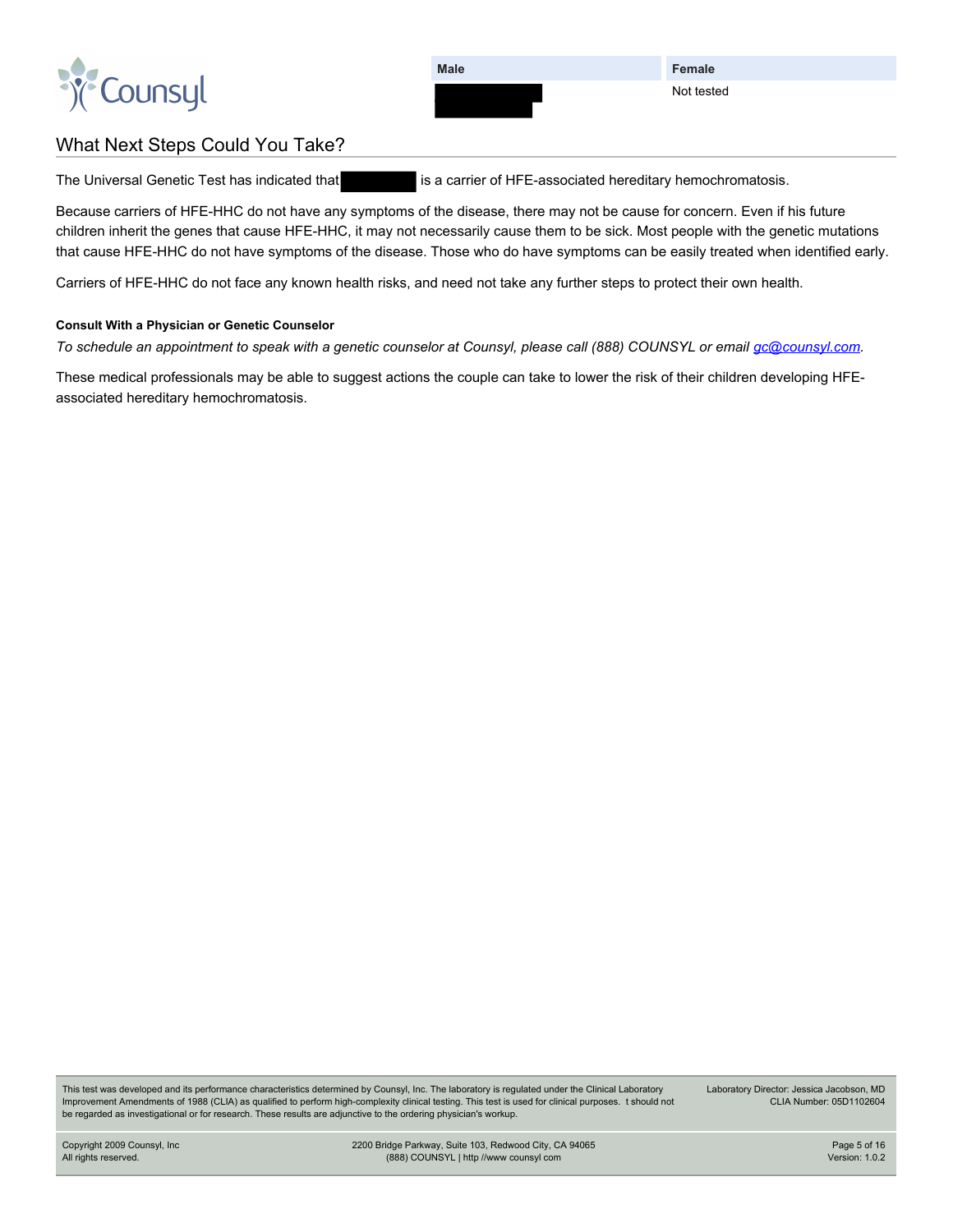

**Female** Not tested

#### **Full Results**

Below are the full test results for all diseases on the panel. Noted are the specific genetic mutations for which the patient tested positive or negative. If there was insufficient data to determine the genotype for any variant, this will be noted as "no call." Also listed in this section is the patient's post-test risk of being a carrier of each disease as well as the odds that his future children could inherit each disease.

| <b>ABCC8-Related Hyperinsulinism</b>                                                                                                                                                                                                                                                                                                                                                                                           | Your child's risk<br>1 in 51,000              | Risk before testing<br>1 in 50,000                     | <b>Reduced risk</b>     |
|--------------------------------------------------------------------------------------------------------------------------------------------------------------------------------------------------------------------------------------------------------------------------------------------------------------------------------------------------------------------------------------------------------------------------------|-----------------------------------------------|--------------------------------------------------------|-------------------------|
| No mutations detected. This does not rule out the poss bility of being a carrier of untested mutations. The post-test risk of being a carrier is 1 in<br>110. <10% detection rate.                                                                                                                                                                                                                                             |                                               |                                                        |                         |
| Gene ABCC8. Variants (3) F1388del, V187D, 3992-9G>A.                                                                                                                                                                                                                                                                                                                                                                           |                                               |                                                        |                         |
|                                                                                                                                                                                                                                                                                                                                                                                                                                |                                               |                                                        |                         |
| Achromatopsia                                                                                                                                                                                                                                                                                                                                                                                                                  | Your child's risk<br>1 in 210,000             | <b>Risk before testing</b><br>1 in 30,000              | <b>Reduced risk</b>     |
| No mutations detected. This does not rule out the poss bility of being a carrier of untested mutations. The post-test risk of being a carrier is < 1 in<br>500. 86% detection rate.                                                                                                                                                                                                                                            |                                               |                                                        |                         |
| Gene CNGB3. Variants (6) R403Q, E336X, IVS8-3T>G, 819_826del8, T383fs, 886-896del11insT.                                                                                                                                                                                                                                                                                                                                       |                                               |                                                        |                         |
|                                                                                                                                                                                                                                                                                                                                                                                                                                |                                               |                                                        |                         |
| <b>Alkaptonuria</b>                                                                                                                                                                                                                                                                                                                                                                                                            | Your child's risk<br>Less than 1 in 1,000,000 | <b>Risk before testing</b><br>Less than 1 in 1,000,000 | <b>Reduced risk</b>     |
| No mutations detected. This does not rule out the poss bility of being a carrier of untested mutations. The post-test risk of being a carrier is < 1 in<br>500. 84% detection rate.                                                                                                                                                                                                                                            |                                               |                                                        |                         |
| Gene HGD. Variants (7) G161R, G270R, P230S, S47L, M368V, IVS1-1G>A, IVS5+1G>A.                                                                                                                                                                                                                                                                                                                                                 |                                               |                                                        |                         |
|                                                                                                                                                                                                                                                                                                                                                                                                                                | Your child's risk                             | <b>Risk before testing</b>                             |                         |
| <b>Alpha-1 Antitrypsin Deficiency</b>                                                                                                                                                                                                                                                                                                                                                                                          | 1 in 740,000                                  | 1 in 730                                               | <b>Reduced risk</b>     |
| No mutations detected. This does not rule out the poss bility of being a carrier of untested mutations. The post-test risk of being a carrier is < 1 in<br>500. >99% detection rate.                                                                                                                                                                                                                                           |                                               |                                                        |                         |
| Gene SERPINA1. Variants (2) Sallele, Zallele.                                                                                                                                                                                                                                                                                                                                                                                  |                                               |                                                        |                         |
|                                                                                                                                                                                                                                                                                                                                                                                                                                |                                               |                                                        |                         |
| <b>Andermann Syndrome</b>                                                                                                                                                                                                                                                                                                                                                                                                      | Your child's risk<br>Less than 1 in 1,000,000 | <b>Risk before testing</b><br>Less than 1 in 1,000,000 | <b>Reduced risk</b>     |
|                                                                                                                                                                                                                                                                                                                                                                                                                                |                                               |                                                        |                         |
| No mutations detected. This does not rule out the poss bility of being a carrier of untested mutations. The post-test risk of being a carrier is < 1 in                                                                                                                                                                                                                                                                        |                                               |                                                        |                         |
| 500. <10% detection rate.                                                                                                                                                                                                                                                                                                                                                                                                      |                                               |                                                        |                         |
| Gene SLC12A6. Variants (2) Thr813fsX813, R675X.                                                                                                                                                                                                                                                                                                                                                                                |                                               |                                                        |                         |
|                                                                                                                                                                                                                                                                                                                                                                                                                                |                                               |                                                        |                         |
| <b>ARSACS</b>                                                                                                                                                                                                                                                                                                                                                                                                                  | Your child's risk<br>Less than 1 in 1,000,000 | <b>Risk before testing</b><br>Less than 1 in 1,000,000 | <b>Reduced risk</b>     |
| No mutations detected. This does not rule out the poss bility of being a carrier of untested mutations. The post-test risk of being a carrier is < 1 in                                                                                                                                                                                                                                                                        |                                               |                                                        |                         |
| 500. 95% detection rate.                                                                                                                                                                                                                                                                                                                                                                                                       |                                               |                                                        |                         |
| Gene SACS. Variants (2) 6594delT, 5254C>T.                                                                                                                                                                                                                                                                                                                                                                                     |                                               |                                                        |                         |
|                                                                                                                                                                                                                                                                                                                                                                                                                                |                                               |                                                        |                         |
| Aspartylglycosaminuria                                                                                                                                                                                                                                                                                                                                                                                                         | Your child's risk<br>Less than 1 in 1,000,000 | <b>Risk before testing</b><br>Less than 1 in 1,000,000 | <b>Reduced risk</b>     |
| No mutations detected. This does not rule out the poss bility of being a carrier of untested mutations. The post-test risk of being a carrier is < 1 in                                                                                                                                                                                                                                                                        |                                               |                                                        |                         |
| 500. <10% detection rate.                                                                                                                                                                                                                                                                                                                                                                                                      |                                               |                                                        |                         |
| Gene AGA. Variants (2) 199_200delGA, C163S.                                                                                                                                                                                                                                                                                                                                                                                    |                                               |                                                        |                         |
| Ataxia With Vitamin E Deficiency                                                                                                                                                                                                                                                                                                                                                                                               | Your child's risk                             | <b>Risk before testing</b><br>Less than 1 in 1,000,000 | <b>Reduced risk</b>     |
| No mutations detected. This does not rule out the poss bility of being a carrier of untested mutations. The post-test risk of being a carrier is < 1 in                                                                                                                                                                                                                                                                        | Less than 1 in 1,000,000                      |                                                        |                         |
| 500. <10% detection rate.<br>Gene TTPA. Variants (1) 744delA.                                                                                                                                                                                                                                                                                                                                                                  |                                               |                                                        |                         |
|                                                                                                                                                                                                                                                                                                                                                                                                                                |                                               |                                                        |                         |
|                                                                                                                                                                                                                                                                                                                                                                                                                                |                                               |                                                        |                         |
|                                                                                                                                                                                                                                                                                                                                                                                                                                |                                               |                                                        |                         |
| This test was developed and its performance characteristics determined by Counsyl, Inc. The laboratory is regulated under the Clinical Laboratory<br>Improvement Amendments of 1988 (CLIA) as qualified to perform high-complexity clinical testing. This test is used for clinical purposes. t should not<br>be regarded as investigational or for research. These results are adjunctive to the ordering physician's workup. |                                               | Laboratory Director: Jessica Jacobson, MD              | CLIA Number: 05D1102604 |

| Copyright 2009 Counsyl, Inc | 2200 Bridge Parkway, Suite 103, Redwood City, CA 94065 | Page 6 of 16          |
|-----------------------------|--------------------------------------------------------|-----------------------|
| All rights reserved.        | (888) COUNSYL   http //www counsyl com                 | <b>Version: 1.0.2</b> |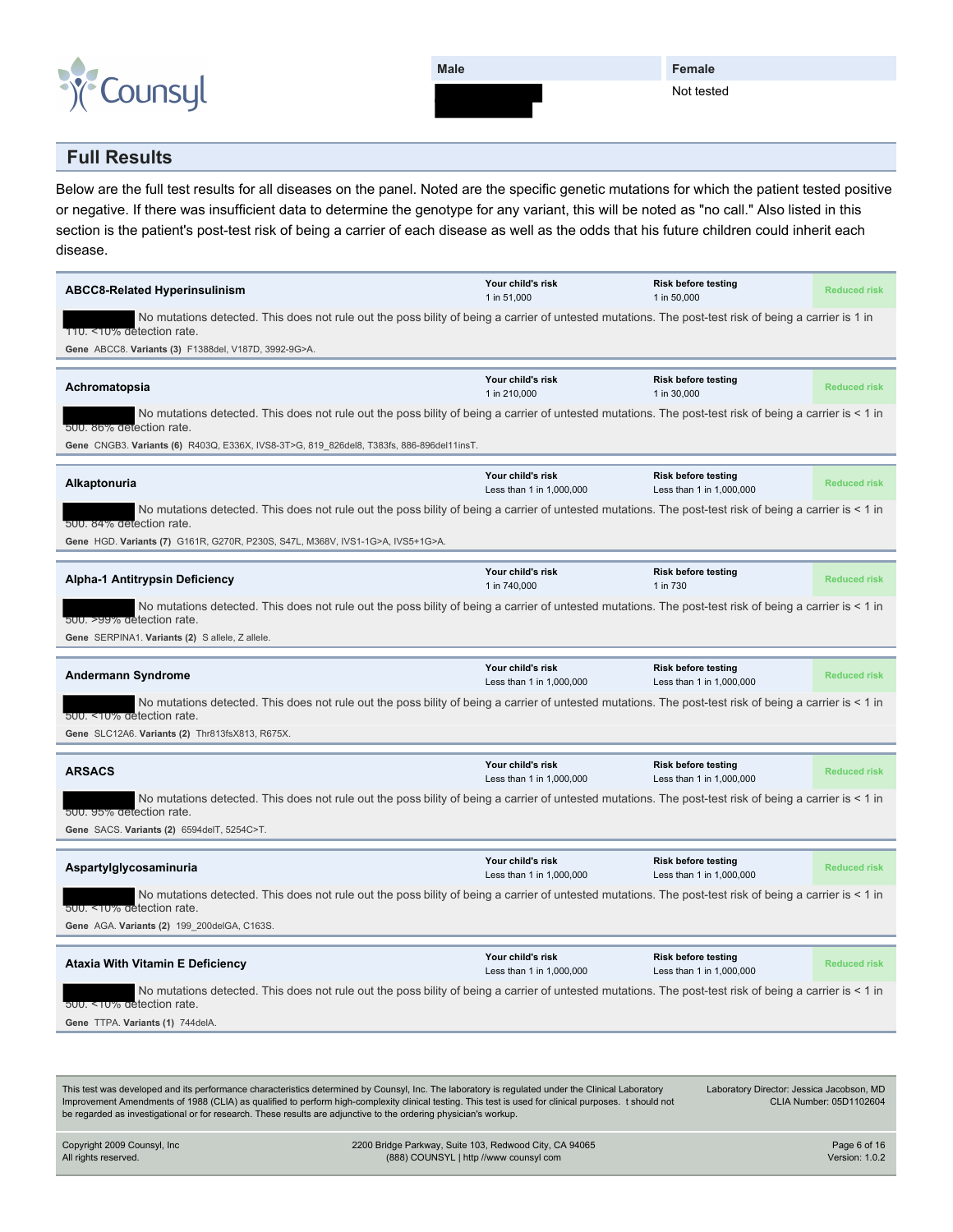| Male  |  |
|-------|--|
| Name: |  |

|                                                                                                                                                                                                                                                                                                                                                                                                                                 | <b>Male</b>                                   | <b>Female</b>                                          |                     |
|---------------------------------------------------------------------------------------------------------------------------------------------------------------------------------------------------------------------------------------------------------------------------------------------------------------------------------------------------------------------------------------------------------------------------------|-----------------------------------------------|--------------------------------------------------------|---------------------|
| Counsul                                                                                                                                                                                                                                                                                                                                                                                                                         | Name:<br>DOB:                                 | Not tested                                             |                     |
| Ataxia-Telangiectasia                                                                                                                                                                                                                                                                                                                                                                                                           | Your child's risk<br>1 in 100,000             | <b>Risk before testing</b><br>1 in 100,000             | <b>Reduced risk</b> |
| No mutations detected. This does not rule out the poss bility of being a carrier of untested mutations. The post-test risk of being a carrier is 1 in<br>160. <10% detection rate.<br>Gene ATM. Variants (1) R35X.                                                                                                                                                                                                              |                                               |                                                        |                     |
| Autosomal Recessive Polycystic Kidney Disease                                                                                                                                                                                                                                                                                                                                                                                   | Your child's risk<br>1 in 18,000              | <b>Risk before testing</b><br>1 in 15,000              | <b>Reduced risk</b> |
| No mutations detected. This does not rule out the poss bility of being a carrier of untested mutations. The post-test risk of being a carrier is 1 in<br>72. 14% detection rate.<br>Gene PKHD1. Variants (5) Leu1965fs, 9689delA, T36M, R496X, V3471G.                                                                                                                                                                          |                                               |                                                        |                     |
| <b>Bardet-Biedl Syndrome, BBS1-Related</b>                                                                                                                                                                                                                                                                                                                                                                                      | Your child's risk<br>1 in 500,000             | <b>Risk before testing</b><br>1 in 100,000             | <b>Reduced risk</b> |
| No mutations detected. This does not rule out the poss bility of being a carrier of untested mutations. The post-test risk of being a carrier is < 1 in<br>500. 80% detection rate.<br>Gene BBS1. Variants (1) M390R.                                                                                                                                                                                                           |                                               |                                                        |                     |
| Bardet-Biedl Syndrome, BBS10-Related                                                                                                                                                                                                                                                                                                                                                                                            | Your child's risk<br>1 in 190,000             | <b>Risk before testing</b><br>1 in 100,000             | <b>Reduced risk</b> |
| No mutations detected. This does not rule out the poss bility of being a carrier of untested mutations. The post-test risk of being a carrier is 1 in<br>290. 46% detection rate.<br>Gene BBS10. Variants (1) C91fs.                                                                                                                                                                                                            |                                               |                                                        |                     |
| <b>Beta Thalassemia</b>                                                                                                                                                                                                                                                                                                                                                                                                         | Your child's risk<br>Less than 1 in 1,000,000 | <b>Risk before testing</b><br>1 in 250,000             | <b>Reduced risk</b> |
| No mutations detected. This does not rule out the poss bility of being a carrier of untested mutations. The post-test risk of being a carrier is < 1 in                                                                                                                                                                                                                                                                         |                                               |                                                        |                     |
| 500. 80% detection rate.<br>Gene HBB. Variants (35) Poly A: AATAAA->AATGAA, Poly A: AATAAA->AATAAG, W15X, K17X, Q39X, 619 bp deletion, Pro5fs, Gly16fs, Glu6fs, Phe41fs, Lys8fs, Phe71fs, Ser9fs, IVS-II-654,<br>IVS-II-705, IVS-II-745, IVS-II-850, IVS-I-6, IVS-I-110, IVS-I-5, IVS-II-844, IVS-I-1, IVS-I-1, IVS-II-849, IVS-II-849, Gly24 T>A, -30T>A, -88C>T, -28A>G, -29A>G, CAP+1 A>C, -87C>G, Hb C, Hb E, Hb<br>O-Arab. |                                               |                                                        |                     |
| <b>Biotinidase Deficiency</b>                                                                                                                                                                                                                                                                                                                                                                                                   | Your child's risk<br>1 in 410,000             | <b>Risk before testing</b><br>1 in 55,000              | <b>Reduced risk</b> |
| No mutations detected. This does not rule out the poss bility of being a carrier of untested mutations. The post-test risk of being a carrier is < 1 in<br>500. 89% detection rate.<br>Gene BTD. Variants (7) G98 d7i3, A171T, D252G, F403V, Q456H, R538C, D444H.                                                                                                                                                               |                                               |                                                        |                     |
| <b>Bloom Syndrome</b>                                                                                                                                                                                                                                                                                                                                                                                                           | Your child's risk                             | <b>Risk before testing</b>                             | <b>Reduced risk</b> |
| No mutations detected. This does not rule out the poss bility of being a carrier of untested mutations. The post-test risk of being a carrier is < 1 in                                                                                                                                                                                                                                                                         | Less than 1 in 1,000,000                      | Less than 1 in 1,000,000                               |                     |
| 500. <10% detection rate.<br>Gene BLM. Variants (2) 2281del6ins7, 2407insT.                                                                                                                                                                                                                                                                                                                                                     |                                               |                                                        |                     |
| <b>Canavan Disease</b>                                                                                                                                                                                                                                                                                                                                                                                                          | Your child's risk<br>Less than 1 in 1,000,000 | <b>Risk before testing</b><br>Less than 1 in 1,000,000 | <b>Reduced risk</b> |
| No mutations detected. This does not rule out the poss bility of being a carrier of untested mutations. The post-test risk of being a carrier is < 1 in<br>500. 53% detection rate.<br>Gene ASPA. Variants (4) E285A, Y231X, A305E, IVS2-2A>G.                                                                                                                                                                                  |                                               |                                                        |                     |
| <b>Carnitine Palmitoyltransferase IA Deficiency</b>                                                                                                                                                                                                                                                                                                                                                                             | Your child's risk<br>Less than 1 in 1,000,000 | <b>Risk before testing</b><br>Less than 1 in 1,000,000 | <b>Reduced risk</b> |
| No mutations detected. This does not rule out the poss bility of being a carrier of untested mutations. The post-test risk of being a carrier is < 1 in<br>500. <10% detection rate.                                                                                                                                                                                                                                            |                                               |                                                        |                     |
| Gene CPT1A. Variants (2) P479L, G710E.                                                                                                                                                                                                                                                                                                                                                                                          |                                               |                                                        |                     |
|                                                                                                                                                                                                                                                                                                                                                                                                                                 |                                               |                                                        |                     |
| This test was developed and its performance characteristics determined by Counsyl, Inc. The laboratory is regulated under the Clinical Laboratory                                                                                                                                                                                                                                                                               |                                               | Laboratory Director: Jessica Jacobson, MD              |                     |

Improvement Amendments of 1988 (CLIA) as qualified to perform high-complexity clinical testing. This test is used for clinical purposes. t should not be regarded as investigational or for research. These results are adjunctive to the ordering physician's workup.

Laboratory Director: Jessica Jacobson, MD CLIA Number: 05D1102604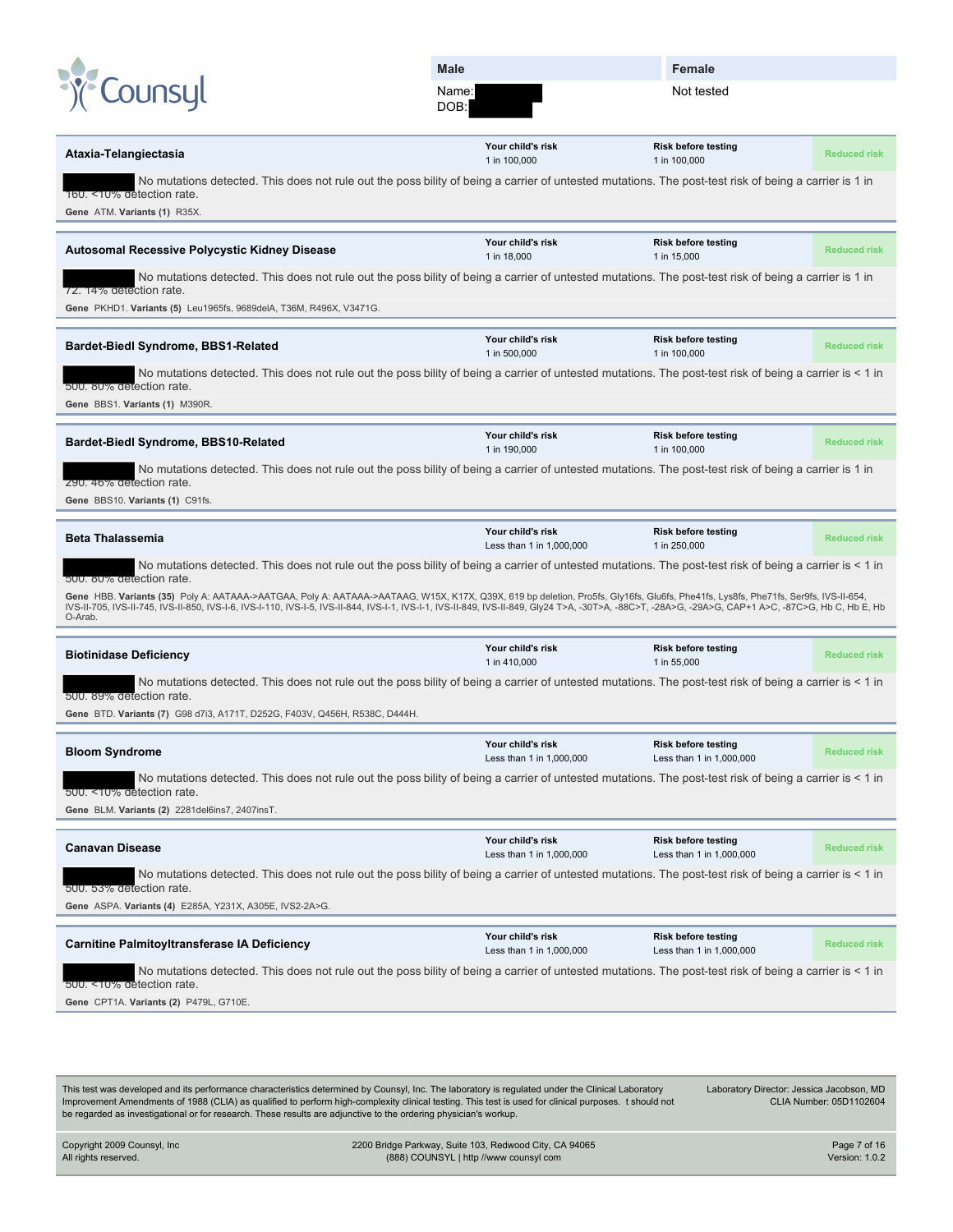| COUNSUL<br>Not tested<br>Name:<br>DOB:<br>Your child's risk<br><b>Risk before testing</b><br><b>Carnitine Palmitoyltransferase II Deficiency</b><br><b>Reduced risk</b><br>1 in 330,000<br>Less than 1 in 1,000,000<br>No mutations detected. This does not rule out the poss bility of being a carrier of untested mutations. The post-test risk of being a carrier is < 1 in<br>500. 94% detection rate.<br>Gene CPT2. Variants (13) S38fs, Leu178_lle186delinsPhe, Q413fs, P50H, S113L, R124X, P227L, R503C, G549D, Q550R, P604S, Y628S, R631C.<br>Your child's risk<br><b>Risk before testing</b><br>Cartilage-Hair Hypoplasia<br><b>Reduced risk</b><br>Less than 1 in 1,000,000<br>Less than 1 in 1,000,000<br>No mutations detected. This does not rule out the poss bility of being a carrier of untested mutations. The post-test risk of being a carrier is < 1 in<br>500. <10% detection rate.<br>Gene RMRP. Variants (2) 262G>T, g.70A>G.<br>Your child's risk<br><b>Risk before testing</b><br>Choroideremia<br><b>Reduced risk</b><br>1 in 200,000<br>1 in 200,000<br>No mutations detected. This does not rule out the poss bility of being affected by untested mutations. The post-test risk of being affected is < 1 in<br>500. <10% detection rate.<br>Gene CHM. Variants (1) IVS13+2dupT.<br>Your child's risk<br><b>Risk before testing</b><br><b>CLN5-Related Neuronal Ceroid Lipofuscinosis</b><br><b>Reduced risk</b><br>Less than 1 in 1,000,000<br>Less than 1 in 1,000,000<br>No mutations detected. This does not rule out the poss bility of being a carrier of untested mutations. The post-test risk of being a carrier is < 1 in<br>500. <10% detection rate.<br>Gene CLN5. Variants (1) 2467AT.<br>Your child's risk<br><b>Risk before testing</b><br><b>Congenital Disorder of Glycosylation Type la</b><br><b>Reduced risk</b><br>1 in 160,000<br>1 in 100,000<br>No mutations detected. This does not rule out the poss bility of being a carrier of untested mutations. The post-test risk of being a carrier is 1 in<br>260. 39% detection rate.<br>Gene PMM2. Variants (2) F119L, R141H.<br>Your child's risk<br><b>Risk before testing</b><br><b>Congenital Disorder of Glycosylation Type Ib</b><br><b>Reduced risk</b><br>Less than 1 in 1,000,000<br>Less than 1 in 1,000,000<br>No mutations detected. This does not rule out the poss bility of being a carrier of untested mutations. The post-test risk of being a carrier is < 1 in<br>500. <10% detection rate.<br>Gene MPI. Variants (1) R295H.<br>Your child's risk<br><b>Risk before testing</b><br><b>Congenital Finnish Nephrosis</b><br><b>Reduced risk</b><br>Less than 1 in 1,000,000<br>Less than 1 in 1,000,000<br>No mutations detected. This does not rule out the poss bility of being a carrier of untested mutations. The post-test risk of being a carrier is < 1 in<br>500. <10% detection rate.<br>Gene NPHS1. Variants (2) 121_122del, R1109X.<br>Your child's risk<br><b>Risk before testing</b><br><b>Cystic Fibrosis</b><br><b>Reduced risk</b><br>1 in 30,000<br>1 in 3,100<br>Non-disease-causing mutations: I506V. This does not rule out the possibility of being a carrier of untested mutations. The post-test risk of being<br>a carrier is 1 in 270. 90% detection rate.<br>Gene CFTR. Variants (109) G85E, R117H, R334W, R347P, A455E, G542X, G551D, R553X, R560T, R1162X, W1282X, N1303K, F508del, I507del, 2184delA, 3659delC, 621+1G>T, 711+1G>T,<br>1717-1G>A, 1898+1G>A, 2789+5G>A, 3120+1G>A, 3849+10kbC>T, E60X, R75X, G91R, E92X, R117C, Y122X, G178R, L206W, G330X, T338I, R347H, R352Q, S364P, G480C, Q493X, V520F,<br>C524X, S549I, S549N, S549R, Q552X, A559T, P574H, G622D, R709X, K710X, Q890X, R1066C, R1070Q, W1089X, Y1092X, M1101K, D1152H, R1158X, S1196X, W1204X, S1235R, Q1238X,<br>S1251N, S1255X, R1283M, dele2-3 21kb, 3199del6, F311del, 394delTT, 574delA, 663delT, 935delA, 936delTA, 1078delT, 1161delC, 1609delCA, 1677delTA, 1949del84, 2043delG, 2055del9>A,<br>2105-2117del13insAGAAA, 3171delC, 3667del4, 3821delT, 3876delA, 1288insTA, 2184insA, 2307insA, 2869insG, 3905insT, 296+12T>C, 405+1G>A, 405+3A>C, 406-1G>A, 711+5G>A, 712-1G>T,<br>1811+1.6kbA>G, 1812-1G>A, 1898+1G>T, 1898+5G>T, 3272-26A>G, 3120G>A, 457TAT>G, 2183AA>G, S549R, W1204X, IVS8-5T, I148T, I506V, F508C.<br>Your child's risk<br><b>Risk before testing</b><br>Cystinosis<br><b>Reduced risk</b><br>1 in 240,000<br>1 in 200,000<br>No mutations detected. This does not rule out the poss bility of being a carrier of untested mutations. The post-test risk of being a carrier is 1 in<br>270. 17% detection rate.<br>Gene CTNS. Variants (4) 537del21, W138X, L158P, D205N. | <b>Male</b> | Female |  |
|--------------------------------------------------------------------------------------------------------------------------------------------------------------------------------------------------------------------------------------------------------------------------------------------------------------------------------------------------------------------------------------------------------------------------------------------------------------------------------------------------------------------------------------------------------------------------------------------------------------------------------------------------------------------------------------------------------------------------------------------------------------------------------------------------------------------------------------------------------------------------------------------------------------------------------------------------------------------------------------------------------------------------------------------------------------------------------------------------------------------------------------------------------------------------------------------------------------------------------------------------------------------------------------------------------------------------------------------------------------------------------------------------------------------------------------------------------------------------------------------------------------------------------------------------------------------------------------------------------------------------------------------------------------------------------------------------------------------------------------------------------------------------------------------------------------------------------------------------------------------------------------------------------------------------------------------------------------------------------------------------------------------------------------------------------------------------------------------------------------------------------------------------------------------------------------------------------------------------------------------------------------------------------------------------------------------------------------------------------------------------------------------------------------------------------------------------------------------------------------------------------------------------------------------------------------------------------------------------------------------------------------------------------------------------------------------------------------------------------------------------------------------------------------------------------------------------------------------------------------------------------------------------------------------------------------------------------------------------------------------------------------------------------------------------------------------------------------------------------------------------------------------------------------------------------------------------------------------------------------------------------------------------------------------------------------------------------------------------------------------------------------------------------------------------------------------------------------------------------------------------------------------------------------------------------------------------------------------------------------------------------------------------------------------------------------------------------------------------------------------------------------------------------------------------------------------------------------------------------------------------------------------------------------------------------------------------------------------------------------------------------------------------------------------------------------------------------------------------------------------------------------------------------------------------------------------------------------------------------------------------------------------------------------------------------------------------------------------------------------------------------------------------------------------------------------------------------------------------------------------------------------------------------------------------------------------------------------------------------------------------------------------------------------------------------------------------------------------------------|-------------|--------|--|
|                                                                                                                                                                                                                                                                                                                                                                                                                                                                                                                                                                                                                                                                                                                                                                                                                                                                                                                                                                                                                                                                                                                                                                                                                                                                                                                                                                                                                                                                                                                                                                                                                                                                                                                                                                                                                                                                                                                                                                                                                                                                                                                                                                                                                                                                                                                                                                                                                                                                                                                                                                                                                                                                                                                                                                                                                                                                                                                                                                                                                                                                                                                                                                                                                                                                                                                                                                                                                                                                                                                                                                                                                                                                                                                                                                                                                                                                                                                                                                                                                                                                                                                                                                                                                                                                                                                                                                                                                                                                                                                                                                                                                                                                                                                                |             |        |  |
|                                                                                                                                                                                                                                                                                                                                                                                                                                                                                                                                                                                                                                                                                                                                                                                                                                                                                                                                                                                                                                                                                                                                                                                                                                                                                                                                                                                                                                                                                                                                                                                                                                                                                                                                                                                                                                                                                                                                                                                                                                                                                                                                                                                                                                                                                                                                                                                                                                                                                                                                                                                                                                                                                                                                                                                                                                                                                                                                                                                                                                                                                                                                                                                                                                                                                                                                                                                                                                                                                                                                                                                                                                                                                                                                                                                                                                                                                                                                                                                                                                                                                                                                                                                                                                                                                                                                                                                                                                                                                                                                                                                                                                                                                                                                |             |        |  |
|                                                                                                                                                                                                                                                                                                                                                                                                                                                                                                                                                                                                                                                                                                                                                                                                                                                                                                                                                                                                                                                                                                                                                                                                                                                                                                                                                                                                                                                                                                                                                                                                                                                                                                                                                                                                                                                                                                                                                                                                                                                                                                                                                                                                                                                                                                                                                                                                                                                                                                                                                                                                                                                                                                                                                                                                                                                                                                                                                                                                                                                                                                                                                                                                                                                                                                                                                                                                                                                                                                                                                                                                                                                                                                                                                                                                                                                                                                                                                                                                                                                                                                                                                                                                                                                                                                                                                                                                                                                                                                                                                                                                                                                                                                                                |             |        |  |
|                                                                                                                                                                                                                                                                                                                                                                                                                                                                                                                                                                                                                                                                                                                                                                                                                                                                                                                                                                                                                                                                                                                                                                                                                                                                                                                                                                                                                                                                                                                                                                                                                                                                                                                                                                                                                                                                                                                                                                                                                                                                                                                                                                                                                                                                                                                                                                                                                                                                                                                                                                                                                                                                                                                                                                                                                                                                                                                                                                                                                                                                                                                                                                                                                                                                                                                                                                                                                                                                                                                                                                                                                                                                                                                                                                                                                                                                                                                                                                                                                                                                                                                                                                                                                                                                                                                                                                                                                                                                                                                                                                                                                                                                                                                                |             |        |  |
|                                                                                                                                                                                                                                                                                                                                                                                                                                                                                                                                                                                                                                                                                                                                                                                                                                                                                                                                                                                                                                                                                                                                                                                                                                                                                                                                                                                                                                                                                                                                                                                                                                                                                                                                                                                                                                                                                                                                                                                                                                                                                                                                                                                                                                                                                                                                                                                                                                                                                                                                                                                                                                                                                                                                                                                                                                                                                                                                                                                                                                                                                                                                                                                                                                                                                                                                                                                                                                                                                                                                                                                                                                                                                                                                                                                                                                                                                                                                                                                                                                                                                                                                                                                                                                                                                                                                                                                                                                                                                                                                                                                                                                                                                                                                |             |        |  |
|                                                                                                                                                                                                                                                                                                                                                                                                                                                                                                                                                                                                                                                                                                                                                                                                                                                                                                                                                                                                                                                                                                                                                                                                                                                                                                                                                                                                                                                                                                                                                                                                                                                                                                                                                                                                                                                                                                                                                                                                                                                                                                                                                                                                                                                                                                                                                                                                                                                                                                                                                                                                                                                                                                                                                                                                                                                                                                                                                                                                                                                                                                                                                                                                                                                                                                                                                                                                                                                                                                                                                                                                                                                                                                                                                                                                                                                                                                                                                                                                                                                                                                                                                                                                                                                                                                                                                                                                                                                                                                                                                                                                                                                                                                                                |             |        |  |
|                                                                                                                                                                                                                                                                                                                                                                                                                                                                                                                                                                                                                                                                                                                                                                                                                                                                                                                                                                                                                                                                                                                                                                                                                                                                                                                                                                                                                                                                                                                                                                                                                                                                                                                                                                                                                                                                                                                                                                                                                                                                                                                                                                                                                                                                                                                                                                                                                                                                                                                                                                                                                                                                                                                                                                                                                                                                                                                                                                                                                                                                                                                                                                                                                                                                                                                                                                                                                                                                                                                                                                                                                                                                                                                                                                                                                                                                                                                                                                                                                                                                                                                                                                                                                                                                                                                                                                                                                                                                                                                                                                                                                                                                                                                                |             |        |  |
|                                                                                                                                                                                                                                                                                                                                                                                                                                                                                                                                                                                                                                                                                                                                                                                                                                                                                                                                                                                                                                                                                                                                                                                                                                                                                                                                                                                                                                                                                                                                                                                                                                                                                                                                                                                                                                                                                                                                                                                                                                                                                                                                                                                                                                                                                                                                                                                                                                                                                                                                                                                                                                                                                                                                                                                                                                                                                                                                                                                                                                                                                                                                                                                                                                                                                                                                                                                                                                                                                                                                                                                                                                                                                                                                                                                                                                                                                                                                                                                                                                                                                                                                                                                                                                                                                                                                                                                                                                                                                                                                                                                                                                                                                                                                |             |        |  |
|                                                                                                                                                                                                                                                                                                                                                                                                                                                                                                                                                                                                                                                                                                                                                                                                                                                                                                                                                                                                                                                                                                                                                                                                                                                                                                                                                                                                                                                                                                                                                                                                                                                                                                                                                                                                                                                                                                                                                                                                                                                                                                                                                                                                                                                                                                                                                                                                                                                                                                                                                                                                                                                                                                                                                                                                                                                                                                                                                                                                                                                                                                                                                                                                                                                                                                                                                                                                                                                                                                                                                                                                                                                                                                                                                                                                                                                                                                                                                                                                                                                                                                                                                                                                                                                                                                                                                                                                                                                                                                                                                                                                                                                                                                                                |             |        |  |
|                                                                                                                                                                                                                                                                                                                                                                                                                                                                                                                                                                                                                                                                                                                                                                                                                                                                                                                                                                                                                                                                                                                                                                                                                                                                                                                                                                                                                                                                                                                                                                                                                                                                                                                                                                                                                                                                                                                                                                                                                                                                                                                                                                                                                                                                                                                                                                                                                                                                                                                                                                                                                                                                                                                                                                                                                                                                                                                                                                                                                                                                                                                                                                                                                                                                                                                                                                                                                                                                                                                                                                                                                                                                                                                                                                                                                                                                                                                                                                                                                                                                                                                                                                                                                                                                                                                                                                                                                                                                                                                                                                                                                                                                                                                                |             |        |  |
|                                                                                                                                                                                                                                                                                                                                                                                                                                                                                                                                                                                                                                                                                                                                                                                                                                                                                                                                                                                                                                                                                                                                                                                                                                                                                                                                                                                                                                                                                                                                                                                                                                                                                                                                                                                                                                                                                                                                                                                                                                                                                                                                                                                                                                                                                                                                                                                                                                                                                                                                                                                                                                                                                                                                                                                                                                                                                                                                                                                                                                                                                                                                                                                                                                                                                                                                                                                                                                                                                                                                                                                                                                                                                                                                                                                                                                                                                                                                                                                                                                                                                                                                                                                                                                                                                                                                                                                                                                                                                                                                                                                                                                                                                                                                |             |        |  |
|                                                                                                                                                                                                                                                                                                                                                                                                                                                                                                                                                                                                                                                                                                                                                                                                                                                                                                                                                                                                                                                                                                                                                                                                                                                                                                                                                                                                                                                                                                                                                                                                                                                                                                                                                                                                                                                                                                                                                                                                                                                                                                                                                                                                                                                                                                                                                                                                                                                                                                                                                                                                                                                                                                                                                                                                                                                                                                                                                                                                                                                                                                                                                                                                                                                                                                                                                                                                                                                                                                                                                                                                                                                                                                                                                                                                                                                                                                                                                                                                                                                                                                                                                                                                                                                                                                                                                                                                                                                                                                                                                                                                                                                                                                                                |             |        |  |
|                                                                                                                                                                                                                                                                                                                                                                                                                                                                                                                                                                                                                                                                                                                                                                                                                                                                                                                                                                                                                                                                                                                                                                                                                                                                                                                                                                                                                                                                                                                                                                                                                                                                                                                                                                                                                                                                                                                                                                                                                                                                                                                                                                                                                                                                                                                                                                                                                                                                                                                                                                                                                                                                                                                                                                                                                                                                                                                                                                                                                                                                                                                                                                                                                                                                                                                                                                                                                                                                                                                                                                                                                                                                                                                                                                                                                                                                                                                                                                                                                                                                                                                                                                                                                                                                                                                                                                                                                                                                                                                                                                                                                                                                                                                                |             |        |  |
|                                                                                                                                                                                                                                                                                                                                                                                                                                                                                                                                                                                                                                                                                                                                                                                                                                                                                                                                                                                                                                                                                                                                                                                                                                                                                                                                                                                                                                                                                                                                                                                                                                                                                                                                                                                                                                                                                                                                                                                                                                                                                                                                                                                                                                                                                                                                                                                                                                                                                                                                                                                                                                                                                                                                                                                                                                                                                                                                                                                                                                                                                                                                                                                                                                                                                                                                                                                                                                                                                                                                                                                                                                                                                                                                                                                                                                                                                                                                                                                                                                                                                                                                                                                                                                                                                                                                                                                                                                                                                                                                                                                                                                                                                                                                |             |        |  |
|                                                                                                                                                                                                                                                                                                                                                                                                                                                                                                                                                                                                                                                                                                                                                                                                                                                                                                                                                                                                                                                                                                                                                                                                                                                                                                                                                                                                                                                                                                                                                                                                                                                                                                                                                                                                                                                                                                                                                                                                                                                                                                                                                                                                                                                                                                                                                                                                                                                                                                                                                                                                                                                                                                                                                                                                                                                                                                                                                                                                                                                                                                                                                                                                                                                                                                                                                                                                                                                                                                                                                                                                                                                                                                                                                                                                                                                                                                                                                                                                                                                                                                                                                                                                                                                                                                                                                                                                                                                                                                                                                                                                                                                                                                                                |             |        |  |
|                                                                                                                                                                                                                                                                                                                                                                                                                                                                                                                                                                                                                                                                                                                                                                                                                                                                                                                                                                                                                                                                                                                                                                                                                                                                                                                                                                                                                                                                                                                                                                                                                                                                                                                                                                                                                                                                                                                                                                                                                                                                                                                                                                                                                                                                                                                                                                                                                                                                                                                                                                                                                                                                                                                                                                                                                                                                                                                                                                                                                                                                                                                                                                                                                                                                                                                                                                                                                                                                                                                                                                                                                                                                                                                                                                                                                                                                                                                                                                                                                                                                                                                                                                                                                                                                                                                                                                                                                                                                                                                                                                                                                                                                                                                                |             |        |  |
|                                                                                                                                                                                                                                                                                                                                                                                                                                                                                                                                                                                                                                                                                                                                                                                                                                                                                                                                                                                                                                                                                                                                                                                                                                                                                                                                                                                                                                                                                                                                                                                                                                                                                                                                                                                                                                                                                                                                                                                                                                                                                                                                                                                                                                                                                                                                                                                                                                                                                                                                                                                                                                                                                                                                                                                                                                                                                                                                                                                                                                                                                                                                                                                                                                                                                                                                                                                                                                                                                                                                                                                                                                                                                                                                                                                                                                                                                                                                                                                                                                                                                                                                                                                                                                                                                                                                                                                                                                                                                                                                                                                                                                                                                                                                |             |        |  |
|                                                                                                                                                                                                                                                                                                                                                                                                                                                                                                                                                                                                                                                                                                                                                                                                                                                                                                                                                                                                                                                                                                                                                                                                                                                                                                                                                                                                                                                                                                                                                                                                                                                                                                                                                                                                                                                                                                                                                                                                                                                                                                                                                                                                                                                                                                                                                                                                                                                                                                                                                                                                                                                                                                                                                                                                                                                                                                                                                                                                                                                                                                                                                                                                                                                                                                                                                                                                                                                                                                                                                                                                                                                                                                                                                                                                                                                                                                                                                                                                                                                                                                                                                                                                                                                                                                                                                                                                                                                                                                                                                                                                                                                                                                                                |             |        |  |
|                                                                                                                                                                                                                                                                                                                                                                                                                                                                                                                                                                                                                                                                                                                                                                                                                                                                                                                                                                                                                                                                                                                                                                                                                                                                                                                                                                                                                                                                                                                                                                                                                                                                                                                                                                                                                                                                                                                                                                                                                                                                                                                                                                                                                                                                                                                                                                                                                                                                                                                                                                                                                                                                                                                                                                                                                                                                                                                                                                                                                                                                                                                                                                                                                                                                                                                                                                                                                                                                                                                                                                                                                                                                                                                                                                                                                                                                                                                                                                                                                                                                                                                                                                                                                                                                                                                                                                                                                                                                                                                                                                                                                                                                                                                                |             |        |  |
|                                                                                                                                                                                                                                                                                                                                                                                                                                                                                                                                                                                                                                                                                                                                                                                                                                                                                                                                                                                                                                                                                                                                                                                                                                                                                                                                                                                                                                                                                                                                                                                                                                                                                                                                                                                                                                                                                                                                                                                                                                                                                                                                                                                                                                                                                                                                                                                                                                                                                                                                                                                                                                                                                                                                                                                                                                                                                                                                                                                                                                                                                                                                                                                                                                                                                                                                                                                                                                                                                                                                                                                                                                                                                                                                                                                                                                                                                                                                                                                                                                                                                                                                                                                                                                                                                                                                                                                                                                                                                                                                                                                                                                                                                                                                |             |        |  |
|                                                                                                                                                                                                                                                                                                                                                                                                                                                                                                                                                                                                                                                                                                                                                                                                                                                                                                                                                                                                                                                                                                                                                                                                                                                                                                                                                                                                                                                                                                                                                                                                                                                                                                                                                                                                                                                                                                                                                                                                                                                                                                                                                                                                                                                                                                                                                                                                                                                                                                                                                                                                                                                                                                                                                                                                                                                                                                                                                                                                                                                                                                                                                                                                                                                                                                                                                                                                                                                                                                                                                                                                                                                                                                                                                                                                                                                                                                                                                                                                                                                                                                                                                                                                                                                                                                                                                                                                                                                                                                                                                                                                                                                                                                                                |             |        |  |
|                                                                                                                                                                                                                                                                                                                                                                                                                                                                                                                                                                                                                                                                                                                                                                                                                                                                                                                                                                                                                                                                                                                                                                                                                                                                                                                                                                                                                                                                                                                                                                                                                                                                                                                                                                                                                                                                                                                                                                                                                                                                                                                                                                                                                                                                                                                                                                                                                                                                                                                                                                                                                                                                                                                                                                                                                                                                                                                                                                                                                                                                                                                                                                                                                                                                                                                                                                                                                                                                                                                                                                                                                                                                                                                                                                                                                                                                                                                                                                                                                                                                                                                                                                                                                                                                                                                                                                                                                                                                                                                                                                                                                                                                                                                                |             |        |  |
|                                                                                                                                                                                                                                                                                                                                                                                                                                                                                                                                                                                                                                                                                                                                                                                                                                                                                                                                                                                                                                                                                                                                                                                                                                                                                                                                                                                                                                                                                                                                                                                                                                                                                                                                                                                                                                                                                                                                                                                                                                                                                                                                                                                                                                                                                                                                                                                                                                                                                                                                                                                                                                                                                                                                                                                                                                                                                                                                                                                                                                                                                                                                                                                                                                                                                                                                                                                                                                                                                                                                                                                                                                                                                                                                                                                                                                                                                                                                                                                                                                                                                                                                                                                                                                                                                                                                                                                                                                                                                                                                                                                                                                                                                                                                |             |        |  |
|                                                                                                                                                                                                                                                                                                                                                                                                                                                                                                                                                                                                                                                                                                                                                                                                                                                                                                                                                                                                                                                                                                                                                                                                                                                                                                                                                                                                                                                                                                                                                                                                                                                                                                                                                                                                                                                                                                                                                                                                                                                                                                                                                                                                                                                                                                                                                                                                                                                                                                                                                                                                                                                                                                                                                                                                                                                                                                                                                                                                                                                                                                                                                                                                                                                                                                                                                                                                                                                                                                                                                                                                                                                                                                                                                                                                                                                                                                                                                                                                                                                                                                                                                                                                                                                                                                                                                                                                                                                                                                                                                                                                                                                                                                                                |             |        |  |
|                                                                                                                                                                                                                                                                                                                                                                                                                                                                                                                                                                                                                                                                                                                                                                                                                                                                                                                                                                                                                                                                                                                                                                                                                                                                                                                                                                                                                                                                                                                                                                                                                                                                                                                                                                                                                                                                                                                                                                                                                                                                                                                                                                                                                                                                                                                                                                                                                                                                                                                                                                                                                                                                                                                                                                                                                                                                                                                                                                                                                                                                                                                                                                                                                                                                                                                                                                                                                                                                                                                                                                                                                                                                                                                                                                                                                                                                                                                                                                                                                                                                                                                                                                                                                                                                                                                                                                                                                                                                                                                                                                                                                                                                                                                                |             |        |  |
|                                                                                                                                                                                                                                                                                                                                                                                                                                                                                                                                                                                                                                                                                                                                                                                                                                                                                                                                                                                                                                                                                                                                                                                                                                                                                                                                                                                                                                                                                                                                                                                                                                                                                                                                                                                                                                                                                                                                                                                                                                                                                                                                                                                                                                                                                                                                                                                                                                                                                                                                                                                                                                                                                                                                                                                                                                                                                                                                                                                                                                                                                                                                                                                                                                                                                                                                                                                                                                                                                                                                                                                                                                                                                                                                                                                                                                                                                                                                                                                                                                                                                                                                                                                                                                                                                                                                                                                                                                                                                                                                                                                                                                                                                                                                |             |        |  |
|                                                                                                                                                                                                                                                                                                                                                                                                                                                                                                                                                                                                                                                                                                                                                                                                                                                                                                                                                                                                                                                                                                                                                                                                                                                                                                                                                                                                                                                                                                                                                                                                                                                                                                                                                                                                                                                                                                                                                                                                                                                                                                                                                                                                                                                                                                                                                                                                                                                                                                                                                                                                                                                                                                                                                                                                                                                                                                                                                                                                                                                                                                                                                                                                                                                                                                                                                                                                                                                                                                                                                                                                                                                                                                                                                                                                                                                                                                                                                                                                                                                                                                                                                                                                                                                                                                                                                                                                                                                                                                                                                                                                                                                                                                                                |             |        |  |
|                                                                                                                                                                                                                                                                                                                                                                                                                                                                                                                                                                                                                                                                                                                                                                                                                                                                                                                                                                                                                                                                                                                                                                                                                                                                                                                                                                                                                                                                                                                                                                                                                                                                                                                                                                                                                                                                                                                                                                                                                                                                                                                                                                                                                                                                                                                                                                                                                                                                                                                                                                                                                                                                                                                                                                                                                                                                                                                                                                                                                                                                                                                                                                                                                                                                                                                                                                                                                                                                                                                                                                                                                                                                                                                                                                                                                                                                                                                                                                                                                                                                                                                                                                                                                                                                                                                                                                                                                                                                                                                                                                                                                                                                                                                                |             |        |  |
|                                                                                                                                                                                                                                                                                                                                                                                                                                                                                                                                                                                                                                                                                                                                                                                                                                                                                                                                                                                                                                                                                                                                                                                                                                                                                                                                                                                                                                                                                                                                                                                                                                                                                                                                                                                                                                                                                                                                                                                                                                                                                                                                                                                                                                                                                                                                                                                                                                                                                                                                                                                                                                                                                                                                                                                                                                                                                                                                                                                                                                                                                                                                                                                                                                                                                                                                                                                                                                                                                                                                                                                                                                                                                                                                                                                                                                                                                                                                                                                                                                                                                                                                                                                                                                                                                                                                                                                                                                                                                                                                                                                                                                                                                                                                |             |        |  |
|                                                                                                                                                                                                                                                                                                                                                                                                                                                                                                                                                                                                                                                                                                                                                                                                                                                                                                                                                                                                                                                                                                                                                                                                                                                                                                                                                                                                                                                                                                                                                                                                                                                                                                                                                                                                                                                                                                                                                                                                                                                                                                                                                                                                                                                                                                                                                                                                                                                                                                                                                                                                                                                                                                                                                                                                                                                                                                                                                                                                                                                                                                                                                                                                                                                                                                                                                                                                                                                                                                                                                                                                                                                                                                                                                                                                                                                                                                                                                                                                                                                                                                                                                                                                                                                                                                                                                                                                                                                                                                                                                                                                                                                                                                                                |             |        |  |
|                                                                                                                                                                                                                                                                                                                                                                                                                                                                                                                                                                                                                                                                                                                                                                                                                                                                                                                                                                                                                                                                                                                                                                                                                                                                                                                                                                                                                                                                                                                                                                                                                                                                                                                                                                                                                                                                                                                                                                                                                                                                                                                                                                                                                                                                                                                                                                                                                                                                                                                                                                                                                                                                                                                                                                                                                                                                                                                                                                                                                                                                                                                                                                                                                                                                                                                                                                                                                                                                                                                                                                                                                                                                                                                                                                                                                                                                                                                                                                                                                                                                                                                                                                                                                                                                                                                                                                                                                                                                                                                                                                                                                                                                                                                                |             |        |  |
|                                                                                                                                                                                                                                                                                                                                                                                                                                                                                                                                                                                                                                                                                                                                                                                                                                                                                                                                                                                                                                                                                                                                                                                                                                                                                                                                                                                                                                                                                                                                                                                                                                                                                                                                                                                                                                                                                                                                                                                                                                                                                                                                                                                                                                                                                                                                                                                                                                                                                                                                                                                                                                                                                                                                                                                                                                                                                                                                                                                                                                                                                                                                                                                                                                                                                                                                                                                                                                                                                                                                                                                                                                                                                                                                                                                                                                                                                                                                                                                                                                                                                                                                                                                                                                                                                                                                                                                                                                                                                                                                                                                                                                                                                                                                |             |        |  |
|                                                                                                                                                                                                                                                                                                                                                                                                                                                                                                                                                                                                                                                                                                                                                                                                                                                                                                                                                                                                                                                                                                                                                                                                                                                                                                                                                                                                                                                                                                                                                                                                                                                                                                                                                                                                                                                                                                                                                                                                                                                                                                                                                                                                                                                                                                                                                                                                                                                                                                                                                                                                                                                                                                                                                                                                                                                                                                                                                                                                                                                                                                                                                                                                                                                                                                                                                                                                                                                                                                                                                                                                                                                                                                                                                                                                                                                                                                                                                                                                                                                                                                                                                                                                                                                                                                                                                                                                                                                                                                                                                                                                                                                                                                                                |             |        |  |
|                                                                                                                                                                                                                                                                                                                                                                                                                                                                                                                                                                                                                                                                                                                                                                                                                                                                                                                                                                                                                                                                                                                                                                                                                                                                                                                                                                                                                                                                                                                                                                                                                                                                                                                                                                                                                                                                                                                                                                                                                                                                                                                                                                                                                                                                                                                                                                                                                                                                                                                                                                                                                                                                                                                                                                                                                                                                                                                                                                                                                                                                                                                                                                                                                                                                                                                                                                                                                                                                                                                                                                                                                                                                                                                                                                                                                                                                                                                                                                                                                                                                                                                                                                                                                                                                                                                                                                                                                                                                                                                                                                                                                                                                                                                                |             |        |  |
|                                                                                                                                                                                                                                                                                                                                                                                                                                                                                                                                                                                                                                                                                                                                                                                                                                                                                                                                                                                                                                                                                                                                                                                                                                                                                                                                                                                                                                                                                                                                                                                                                                                                                                                                                                                                                                                                                                                                                                                                                                                                                                                                                                                                                                                                                                                                                                                                                                                                                                                                                                                                                                                                                                                                                                                                                                                                                                                                                                                                                                                                                                                                                                                                                                                                                                                                                                                                                                                                                                                                                                                                                                                                                                                                                                                                                                                                                                                                                                                                                                                                                                                                                                                                                                                                                                                                                                                                                                                                                                                                                                                                                                                                                                                                |             |        |  |
|                                                                                                                                                                                                                                                                                                                                                                                                                                                                                                                                                                                                                                                                                                                                                                                                                                                                                                                                                                                                                                                                                                                                                                                                                                                                                                                                                                                                                                                                                                                                                                                                                                                                                                                                                                                                                                                                                                                                                                                                                                                                                                                                                                                                                                                                                                                                                                                                                                                                                                                                                                                                                                                                                                                                                                                                                                                                                                                                                                                                                                                                                                                                                                                                                                                                                                                                                                                                                                                                                                                                                                                                                                                                                                                                                                                                                                                                                                                                                                                                                                                                                                                                                                                                                                                                                                                                                                                                                                                                                                                                                                                                                                                                                                                                |             |        |  |
|                                                                                                                                                                                                                                                                                                                                                                                                                                                                                                                                                                                                                                                                                                                                                                                                                                                                                                                                                                                                                                                                                                                                                                                                                                                                                                                                                                                                                                                                                                                                                                                                                                                                                                                                                                                                                                                                                                                                                                                                                                                                                                                                                                                                                                                                                                                                                                                                                                                                                                                                                                                                                                                                                                                                                                                                                                                                                                                                                                                                                                                                                                                                                                                                                                                                                                                                                                                                                                                                                                                                                                                                                                                                                                                                                                                                                                                                                                                                                                                                                                                                                                                                                                                                                                                                                                                                                                                                                                                                                                                                                                                                                                                                                                                                |             |        |  |
|                                                                                                                                                                                                                                                                                                                                                                                                                                                                                                                                                                                                                                                                                                                                                                                                                                                                                                                                                                                                                                                                                                                                                                                                                                                                                                                                                                                                                                                                                                                                                                                                                                                                                                                                                                                                                                                                                                                                                                                                                                                                                                                                                                                                                                                                                                                                                                                                                                                                                                                                                                                                                                                                                                                                                                                                                                                                                                                                                                                                                                                                                                                                                                                                                                                                                                                                                                                                                                                                                                                                                                                                                                                                                                                                                                                                                                                                                                                                                                                                                                                                                                                                                                                                                                                                                                                                                                                                                                                                                                                                                                                                                                                                                                                                |             |        |  |
|                                                                                                                                                                                                                                                                                                                                                                                                                                                                                                                                                                                                                                                                                                                                                                                                                                                                                                                                                                                                                                                                                                                                                                                                                                                                                                                                                                                                                                                                                                                                                                                                                                                                                                                                                                                                                                                                                                                                                                                                                                                                                                                                                                                                                                                                                                                                                                                                                                                                                                                                                                                                                                                                                                                                                                                                                                                                                                                                                                                                                                                                                                                                                                                                                                                                                                                                                                                                                                                                                                                                                                                                                                                                                                                                                                                                                                                                                                                                                                                                                                                                                                                                                                                                                                                                                                                                                                                                                                                                                                                                                                                                                                                                                                                                |             |        |  |
|                                                                                                                                                                                                                                                                                                                                                                                                                                                                                                                                                                                                                                                                                                                                                                                                                                                                                                                                                                                                                                                                                                                                                                                                                                                                                                                                                                                                                                                                                                                                                                                                                                                                                                                                                                                                                                                                                                                                                                                                                                                                                                                                                                                                                                                                                                                                                                                                                                                                                                                                                                                                                                                                                                                                                                                                                                                                                                                                                                                                                                                                                                                                                                                                                                                                                                                                                                                                                                                                                                                                                                                                                                                                                                                                                                                                                                                                                                                                                                                                                                                                                                                                                                                                                                                                                                                                                                                                                                                                                                                                                                                                                                                                                                                                |             |        |  |
|                                                                                                                                                                                                                                                                                                                                                                                                                                                                                                                                                                                                                                                                                                                                                                                                                                                                                                                                                                                                                                                                                                                                                                                                                                                                                                                                                                                                                                                                                                                                                                                                                                                                                                                                                                                                                                                                                                                                                                                                                                                                                                                                                                                                                                                                                                                                                                                                                                                                                                                                                                                                                                                                                                                                                                                                                                                                                                                                                                                                                                                                                                                                                                                                                                                                                                                                                                                                                                                                                                                                                                                                                                                                                                                                                                                                                                                                                                                                                                                                                                                                                                                                                                                                                                                                                                                                                                                                                                                                                                                                                                                                                                                                                                                                |             |        |  |
| This test was developed and its performance characteristics determined by Counsyl, Inc. The laboratory is regulated under the Clinical Laboratory<br>Laboratory Director: Jessica Jacobson, MD<br>Improvement Amendments of 1988 (CLIA) as qualified to perform high-complexity clinical testing. This test is used for clinical purposes. t should not<br>CLIA Number: 05D1102604                                                                                                                                                                                                                                                                                                                                                                                                                                                                                                                                                                                                                                                                                                                                                                                                                                                                                                                                                                                                                                                                                                                                                                                                                                                                                                                                                                                                                                                                                                                                                                                                                                                                                                                                                                                                                                                                                                                                                                                                                                                                                                                                                                                                                                                                                                                                                                                                                                                                                                                                                                                                                                                                                                                                                                                                                                                                                                                                                                                                                                                                                                                                                                                                                                                                                                                                                                                                                                                                                                                                                                                                                                                                                                                                                                                                                                                                                                                                                                                                                                                                                                                                                                                                                                                                                                                                             |             |        |  |
| be regarded as investigational or for research. These results are adjunctive to the ordering physician's workup.                                                                                                                                                                                                                                                                                                                                                                                                                                                                                                                                                                                                                                                                                                                                                                                                                                                                                                                                                                                                                                                                                                                                                                                                                                                                                                                                                                                                                                                                                                                                                                                                                                                                                                                                                                                                                                                                                                                                                                                                                                                                                                                                                                                                                                                                                                                                                                                                                                                                                                                                                                                                                                                                                                                                                                                                                                                                                                                                                                                                                                                                                                                                                                                                                                                                                                                                                                                                                                                                                                                                                                                                                                                                                                                                                                                                                                                                                                                                                                                                                                                                                                                                                                                                                                                                                                                                                                                                                                                                                                                                                                                                               |             |        |  |
| Copyright 2009 Counsyl, Inc.<br>2200 Bridge Parkway, Suite 103, Redwood City, CA 94065<br>Page 8 of 16<br>All rights reserved.<br>(888) COUNSYL   http //www counsyl com<br>Version: 1.0.2                                                                                                                                                                                                                                                                                                                                                                                                                                                                                                                                                                                                                                                                                                                                                                                                                                                                                                                                                                                                                                                                                                                                                                                                                                                                                                                                                                                                                                                                                                                                                                                                                                                                                                                                                                                                                                                                                                                                                                                                                                                                                                                                                                                                                                                                                                                                                                                                                                                                                                                                                                                                                                                                                                                                                                                                                                                                                                                                                                                                                                                                                                                                                                                                                                                                                                                                                                                                                                                                                                                                                                                                                                                                                                                                                                                                                                                                                                                                                                                                                                                                                                                                                                                                                                                                                                                                                                                                                                                                                                                                     |             |        |  |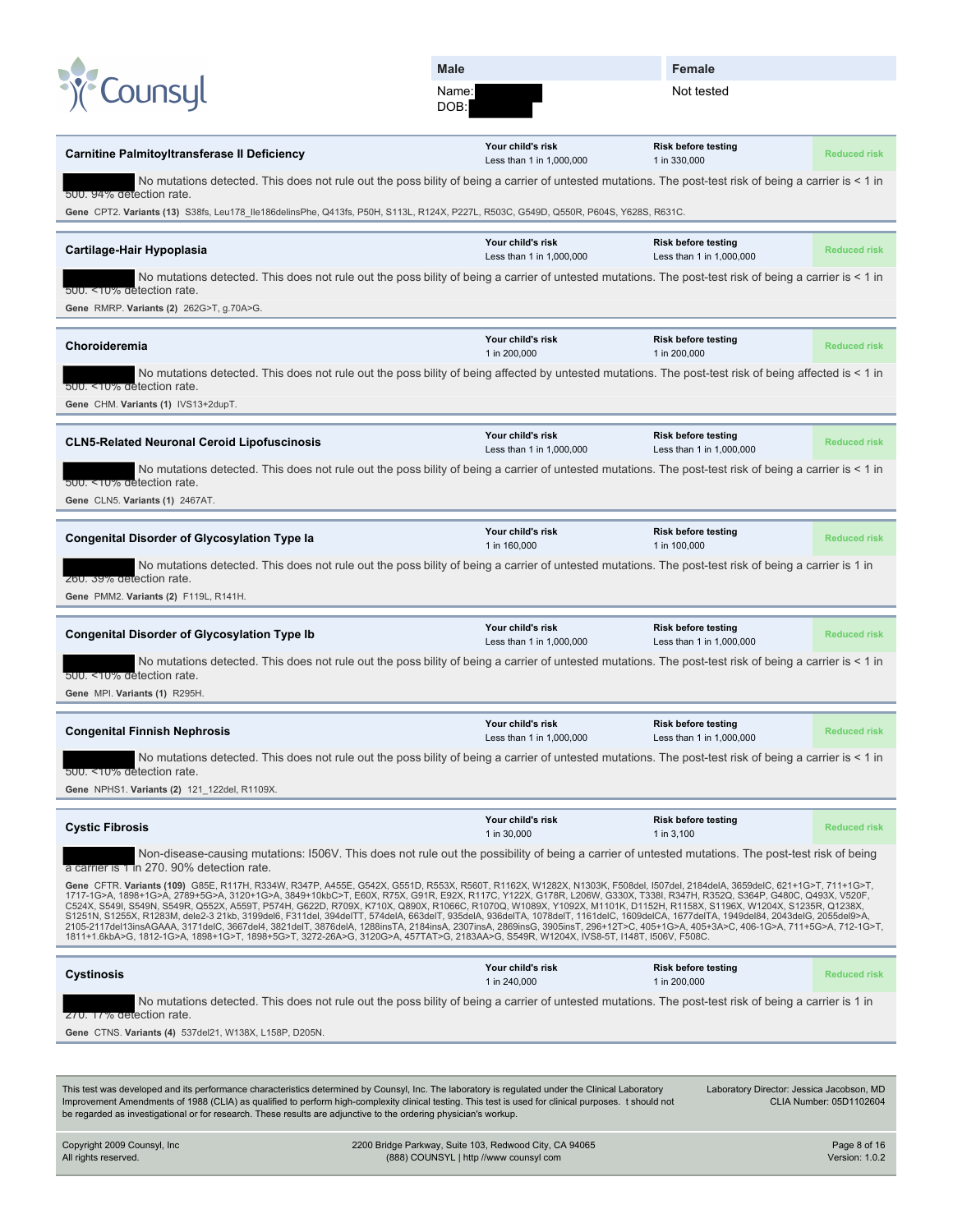

DOB:

**Female**

Not tested

#### **Factor V Leiden Thrombophilia** M LD Non-disease-causing mutations: H1299R and D2222G. This does not rule out the possibility of being a carrier of untested mutations. The posttest risk of being a carrier is < 1 in 500. **Gene** F5. **Variants (3)** R506Q, H1299R, D2222G. **Factor XI Deficiency Your child's risk** Less than 1 in 1,000,000 **Risk before testing** Less than 1 in 1,000,000 **Reduced risk** No mutations detected. This does not rule out the poss bility of being a carrier of untested mutations. The post-test risk of being a carrier is < 1 in detection rate. **Gene** F11. **Variants (4)** E117X, F283L, IVS14+1G>A, IVS14del14. **Familial Dysautonomia Your child's risk** Less than 1 in 1,000,000 **Risk before testing** Less than 1 in 1,000,000 **Reduced risk** No mutations detected. This does not rule out the poss bility of being a carrier of untested mutations. The post-test risk of being a carrier is < 1 in 500. <10% detection rate. **Gene** KBKAP. **Variants (3)** IVS20+6T>C, R696P, P914L. **Familial Mediterranean Fever Your child's risk** Less than 1 in 1,000,000 **Risk before testing** Less than 1 in 1,000,000 **Reduced risk** No mutations detected. This does not rule out the poss bility of being a carrier of untested mutations. The post-test risk of being a carrier is < 1 in 500. 69% detection rate. **Gene** MEFV. **Variants (13)** I692del, T267I, F479L, R653H, M680I, M694I, M694V, K695R, V726A, A744S, R761H, P369S, R408Q. **Fanconi Anemia Type C Your child's risk** 1 in 250,000 **Risk before testing** 1 in 100,000 **Reduced risk** No mutations detected. This does not rule out the poss bility of being a carrier of untested mutations. The post-test risk of being a carrier is 1 in 6 detection rate **Gene** FANCC. **Variants (4)** IVS4+4A>T, 322delG, Q13X, R548X. **Fumarase Deficiency Your child's risk** Less than 1 in 1,000,000 **Risk before testing** Less than 1 in 1,000,000 **Reduced risk** No mutations detected. This does not rule out the poss bility of being a carrier of untested mutations. The post-test risk of being a carrier is < 1 in <sub>d</sub> detection rate **Gene** FH. **Variants (1)** 1431\_1433dupAAA. **Galactosemia Your child's risk** 1 in 100,000 **Risk before testing** 1 in 30,000 **Reduced risk** No mutations detected. This does not rule out the poss bility of being a carrier of untested mutations. The post-test risk of being a carrier is 1 in 290. 70% detection rate. **Gene** GALT. **Variants (10)** IVS2-2A>G, S135L, T138M, F171S, Q169K, Q188R, L195P, Y209C, K285N, X380R. **Gaucher Disease Your child's risk** 1 in 170,000 **Risk before testing** 1 in 50,000 **Reduced risk** No mutations detected. This does not rule out the poss bility of being a carrier of untested mutations. The post-test risk of being a carrier is 1 in ection rate **Gene** GBA. **Variants (9)** N370S, L444P, 1035insG, IVS2+1G>A, V394L, D409V, R463C, R463H, R496H. **GJB2-Related DFNB 1 Nonsyndromic Hearing Loss and Deafness Your child's risk** 1 in 13,000 **Risk before testing** 1 in 7,000 **Reduced risk** No mutations detected. This does not rule out the poss bility of being a carrier of untested mutations. The post-test risk of being a carrier is 1 in 79. 46% detection rate. **Gene** GJB2. **Variants (11)** 35delG, 167delT, 313del14, E120del, W24X, V37I, W77R, W77X, Q124X, R184P, M34T. **Glucose-6-Phosphate Dehydrogenase Deficiency** M LD No mutations detected. This does not rule out the poss bility of being affected by untested mutations. The post-test risk of being affected is 1 in 420. **Gene** G6PD. **Variants (5)** V68M, S188F, R459P, R459L, N126D. This test was developed and its performance characteristics determined by Counsyl, Inc. The laboratory is regulated under the Clinical Laboratory Improvement Amendments of 1988 (CLIA) as qualified to perform high-complexity clinical testing. This test is used for clinical purposes. t should not be regarded as investigational or for research. These results are adjunctive to the ordering physician's workup. Laboratory Director: Jessica Jacobson, MD CLIA Number: 05D1102604 Copyright 2009 Counsyl, Inc All rights reserved. 2200 Bridge Parkway, Suite 103, Redwood City, CA 94065 (888) COUNSYL | http //www counsyl com Page 9 of 16 Version: 1.0.2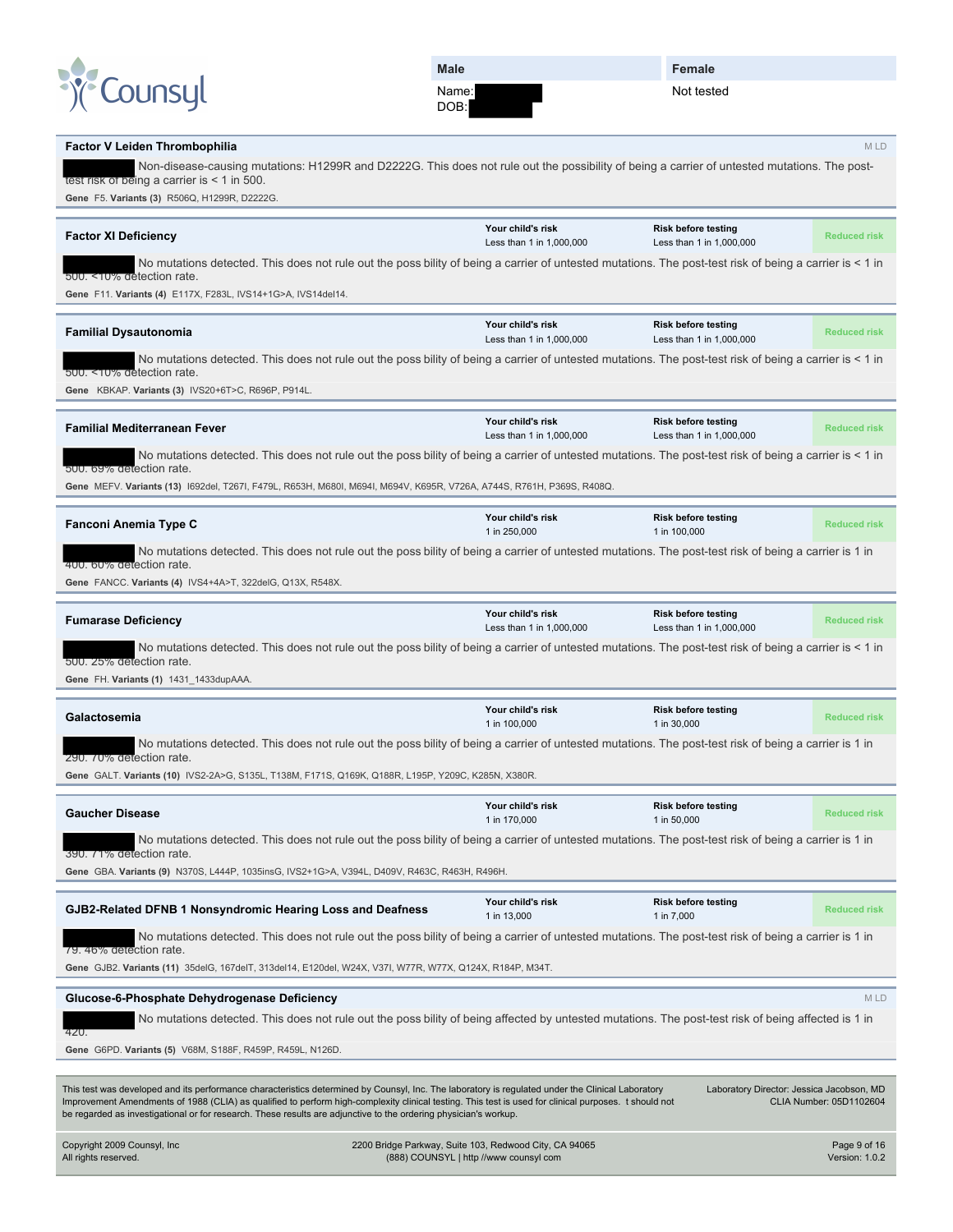|                                                                                                                                    | <b>Male</b>                                                                                                                                             | Female                                                 |                     |
|------------------------------------------------------------------------------------------------------------------------------------|---------------------------------------------------------------------------------------------------------------------------------------------------------|--------------------------------------------------------|---------------------|
| LOUNSU                                                                                                                             | Name:<br>DOB:                                                                                                                                           | Not tested                                             |                     |
| Glutaric Acidemia Type 1                                                                                                           | Your child's risk<br>1 in 46,000                                                                                                                        | <b>Risk before testing</b><br>1 in 40,000              | <b>Reduced risk</b> |
| 120. 13% detection rate.<br>Gene GCDH. Variants (2) R402W, A421V.                                                                  | No mutations detected. This does not rule out the poss bility of being a carrier of untested mutations. The post-test risk of being a carrier is 1 in   |                                                        |                     |
| Glycogen Storage Disease Type la                                                                                                   | Your child's risk<br>1 in 520,000                                                                                                                       | <b>Risk before testing</b><br>1 in 130,000             | <b>Reduced risk</b> |
| 500. 76% detection rate.<br>Gene G6PC. Variants (10) 727G>T, F327del, Q27fsdelC, 459insTA, R83H, R83C, G188R, Q242X, G270V, Q347X. | No mutations detected. This does not rule out the poss bility of being a carrier of untested mutations. The post-test risk of being a carrier is < 1 in |                                                        |                     |
| Glycogen Storage Disease Type Ib                                                                                                   | Your child's risk<br>1 in 970,000                                                                                                                       | <b>Risk before testing</b><br>1 in 500,000             | <b>Reduced risk</b> |
| 500. 48% detection rate.<br>Gene G6PT1. Variants (4) 1211delCT, G339C, G339D, A367T.                                               | No mutations detected. This does not rule out the poss bility of being a carrier of untested mutations. The post-test risk of being a carrier is < 1 in |                                                        |                     |
| Glycogen Storage Disease Type III                                                                                                  | Your child's risk<br>1 in 110,000                                                                                                                       | <b>Risk before testing</b><br>1 in 100,000             | <b>Reduced risk</b> |
| 170. <10% detection rate.<br>Gene AGL. Variants (3) Q6X, 17delAG, 1484delT.                                                        | No mutations detected. This does not rule out the poss bility of being a carrier of untested mutations. The post-test risk of being a carrier is 1 in   |                                                        |                     |
| Glycogen Storage Disease Type V                                                                                                    | Your child's risk<br>1 in 320,000                                                                                                                       | <b>Risk before testing</b><br>1 in 100,000             | <b>Reduced risk</b> |
| 500. 69% detection rate.<br>Gene PYGM. Variants (4) R49X, G204S, K542T, K542X.                                                     | No mutations detected. This does not rule out the poss bility of being a carrier of untested mutations. The post-test risk of being a carrier is < 1 in |                                                        |                     |
| <b>GRACILE Syndrome</b>                                                                                                            | Your child's risk<br>Less than 1 in 1,000,000                                                                                                           | <b>Risk before testing</b><br>Less than 1 in 1,000,000 | <b>Reduced risk</b> |
| 500. < 10% detection rate.<br>Gene BCS1L. Variants (1) S78G.                                                                       | No mutations detected. This does not rule out the poss bility of being a carrier of untested mutations. The post-test risk of being a carrier is < 1 in |                                                        |                     |
| <b>Hereditary Fructose Intolerance</b>                                                                                             | Your child's risk<br>1 in 81,000                                                                                                                        | <b>Risk before testing</b><br>1 in 26,000              | <b>Reduced risk</b> |
| 250. 68% detection rate.<br>Gene ALDOB. Variants (4) Delta4E4, A149P, Y204X, N334K.                                                | No mutations detected. This does not rule out the poss bility of being a carrier of untested mutations. The post-test risk of being a carrier is 1 in   |                                                        |                     |
| <b>Hereditary Thymine-Uraciluria</b>                                                                                               | Your child's risk<br>1 in 84,000                                                                                                                        | <b>Risk before testing</b><br>1 in 40,000              | <b>Reduced risk</b> |
| 210. 52% detection rate.<br>Gene DPYD. Variants (1) IVS14+1G>A.                                                                    | No mutations detected. This does not rule out the poss bility of being a carrier of untested mutations. The post-test risk of being a carrier is 1 in   |                                                        |                     |
| Herlitz Junctional Epidermolysis Bullosa, LAMA3-Related                                                                            | Your child's risk<br>Less than 1 in 1,000,000                                                                                                           | <b>Risk before testing</b><br>Less than 1 in 1,000,000 | <b>Reduced risk</b> |
| 500. <10% detection rate.<br>Gene LAMA3. Variants (1) R650X.                                                                       | No mutations detected. This does not rule out the poss bility of being a carrier of untested mutations. The post-test risk of being a carrier is < 1 in |                                                        |                     |
|                                                                                                                                    |                                                                                                                                                         |                                                        |                     |

This test was developed and its performance characteristics determined by Counsyl, Inc. The laboratory is regulated under the Clinical Laboratory Improvement Amendments of 1988 (CLIA) as qualified to perform high-complexity clinical testing. This test is used for clinical purposes. t should not be regarded as investigational or for research. These results are adjunctive to the ordering physician's workup.

Laboratory Director: Jessica Jacobson, MD CLIA Number: 05D1102604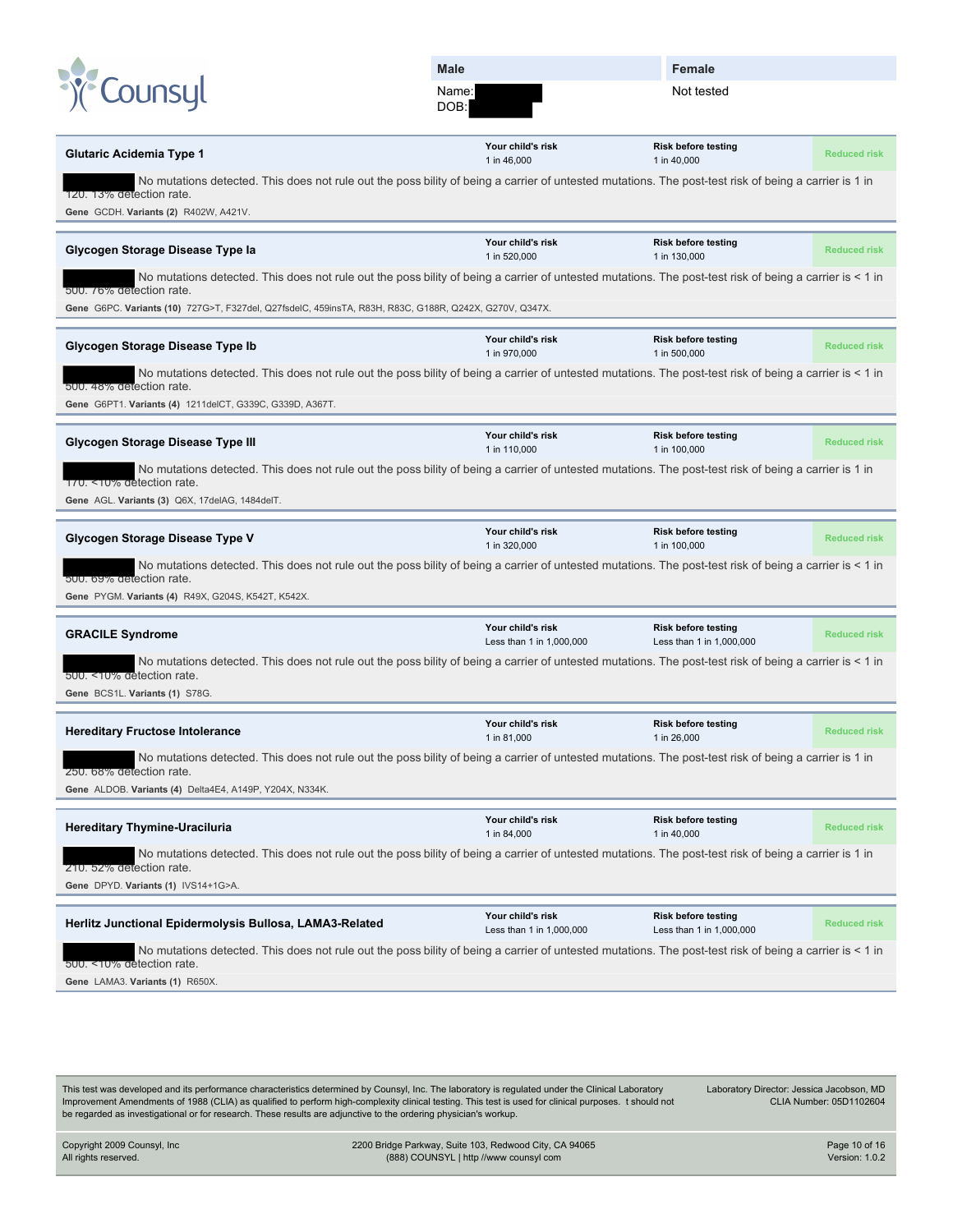| <sup>8</sup> <i>Counsyl</i> |
|-----------------------------|
|-----------------------------|

DOB:

**Female**

Not tested

| Herlitz Junctional Epidermolysis Bullosa, LAMB3-Related                                                                                                                                                                                                                   | Your child's risk<br>Less than 1 in 1,000,000          | <b>Risk before testing</b><br>Less than 1 in 1,000,000 | <b>Reduced risk</b>     |
|---------------------------------------------------------------------------------------------------------------------------------------------------------------------------------------------------------------------------------------------------------------------------|--------------------------------------------------------|--------------------------------------------------------|-------------------------|
| No mutations detected. This does not rule out the poss bility of being a carrier of untested mutations. The post-test risk of being a carrier is < 1 in                                                                                                                   |                                                        |                                                        |                         |
| 500. 52% detection rate.<br>Gene LAMB3. Variants (5) 3024delT, R42X, R144X, Q243X, R635X.                                                                                                                                                                                 |                                                        |                                                        |                         |
|                                                                                                                                                                                                                                                                           |                                                        |                                                        |                         |
| Herlitz Junctional Epidermolysis Bullosa, LAMC2-Related                                                                                                                                                                                                                   | Your child's risk<br>Less than 1 in 1,000,000          | <b>Risk before testing</b><br>Less than 1 in 1,000,000 | <b>Reduced risk</b>     |
| No mutations detected. This does not rule out the poss bility of being a carrier of untested mutations. The post-test risk of being a carrier is < 1 in<br>500. <10% detection rate.                                                                                      |                                                        |                                                        |                         |
| Gene LAMC2. Variants (1) R95X.                                                                                                                                                                                                                                            |                                                        |                                                        |                         |
| <b>Hexosaminidase A Deficiency</b>                                                                                                                                                                                                                                        |                                                        |                                                        |                         |
| No mutations detected. This does not rule out the poss bility of being a carrier of untested mutations. The post-test risk of being a carrier is < 1 in<br>500.                                                                                                           |                                                        |                                                        |                         |
| Gene HEXA. Variants (8) 1278insTATC, IVS12+1G>C, R178C, R178H, G269S, IVS7+1G>A, IVS9+1G>A, R247W.                                                                                                                                                                        |                                                        |                                                        |                         |
| <b>HFE-Associated Hereditary Hemochromatosis</b>                                                                                                                                                                                                                          |                                                        |                                                        | M LD                    |
| Disease-causing mutations: HFE:p.Cys282Tyr (C282Y) heterozygote. This individual is a carrier of HFE-associated hereditary hemochromatosis.                                                                                                                               |                                                        |                                                        |                         |
| Carriers generally do not experience symptoms. Clinical symptoms are also uncommon in C282Y homozygotes.<br>Gene HFE. Variants (11) H63D, S65C, Q127H, E168Q, E168X, W169X, C282Y, Q283P, V53M, V59M, H63H.                                                               |                                                        |                                                        |                         |
|                                                                                                                                                                                                                                                                           |                                                        |                                                        |                         |
| Homocystinuria Caused by Cystathionine Beta-Synthase Deficiency                                                                                                                                                                                                           | Your child's risk<br>1 in 200,000                      | <b>Risk before testing</b><br>1 in 130,000             | <b>Reduced risk</b>     |
| No mutations detected. This does not rule out the poss bility of being a carrier of untested mutations. The post-test risk of being a carrier is 1 in<br>290. 38% detection rate.                                                                                         |                                                        |                                                        |                         |
| Gene CBS. Variants (2) 1278T, G307S.                                                                                                                                                                                                                                      |                                                        |                                                        |                         |
|                                                                                                                                                                                                                                                                           | Your child's risk                                      | <b>Risk before testing</b>                             |                         |
| <b>Hurler Syndrome</b>                                                                                                                                                                                                                                                    | 1 in 170,000                                           | 1 in 100,000                                           | <b>Reduced risk</b>     |
| No mutations detected. This does not rule out the poss bility of being a carrier of untested mutations. The post-test risk of being a carrier is 1 in<br>270.40% detection rate.                                                                                          |                                                        |                                                        |                         |
| Gene DUA. Variants (2) A327P, W402X.                                                                                                                                                                                                                                      |                                                        |                                                        |                         |
| Hyperornithinemia-Hyperammonemia-Homocitrullinuria Syndrome                                                                                                                                                                                                               | Your child's risk                                      | <b>Risk before testing</b>                             | <b>Reduced risk</b>     |
| No mutations detected. This does not rule out the poss bility of being a carrier of untested mutations. The post-test risk of being a carrier is < 1 in                                                                                                                   | Less than 1 in 1,000,000                               | Less than 1 in 1,000,000                               |                         |
| 500. <10% detection rate.                                                                                                                                                                                                                                                 |                                                        |                                                        |                         |
| Gene SLC25A15. Variants (1) F188del.                                                                                                                                                                                                                                      |                                                        |                                                        |                         |
| Hypophosphatasia, Autosomal Recessive                                                                                                                                                                                                                                     | Your child's risk                                      | <b>Risk before testing</b>                             | <b>Reduced risk</b>     |
| No mutations detected. This does not rule out the poss bility of being a carrier of untested mutations. The post-test risk of being a carrier is 1 in                                                                                                                     | 1 in 130,000                                           | 1 in 100,000                                           |                         |
| 200. 22% detection rate.                                                                                                                                                                                                                                                  |                                                        |                                                        |                         |
| Gene ALPL. Variants (5) 1559delT, F310L, D361V, E174K, G317D.                                                                                                                                                                                                             |                                                        |                                                        |                         |
| <b>Inclusion Body Myopathy 2</b>                                                                                                                                                                                                                                          | Your child's risk<br>Less than 1 in 1,000,000          | <b>Risk before testing</b><br>Less than 1 in 1,000,000 | <b>Reduced risk</b>     |
| No mutations detected. This does not rule out the poss bility of being a carrier of untested mutations. The post-test risk of being a carrier is < 1 in                                                                                                                   |                                                        |                                                        |                         |
| 500. <10% detection rate.                                                                                                                                                                                                                                                 |                                                        |                                                        |                         |
| Gene GNE. Variants (1) M712T.                                                                                                                                                                                                                                             |                                                        |                                                        |                         |
| <b>Infantile Refsum Disease</b>                                                                                                                                                                                                                                           | Your child's risk<br>1 in 88,000                       | <b>Risk before testing</b><br>1 in 50,000              | <b>Reduced risk</b>     |
| No mutations detected. This does not rule out the poss bility of being a carrier of untested mutations. The post-test risk of being a carrier is 1 in                                                                                                                     |                                                        |                                                        |                         |
| 200. 43% detection rate.<br>Gene PEX1. Variants (1) G843D.                                                                                                                                                                                                                |                                                        |                                                        |                         |
|                                                                                                                                                                                                                                                                           |                                                        |                                                        |                         |
| This test was developed and its performance characteristics determined by Counsyl, Inc. The laboratory is regulated under the Clinical Laboratory                                                                                                                         |                                                        | Laboratory Director: Jessica Jacobson, MD              |                         |
| Improvement Amendments of 1988 (CLIA) as qualified to perform high-complexity clinical testing. This test is used for clinical purposes. t should not<br>be regarded as investigational or for research. These results are adjunctive to the ordering physician's workup. |                                                        |                                                        | CLIA Number: 05D1102604 |
| Copyright 2009 Counsyl, Inc                                                                                                                                                                                                                                               | 2200 Bridge Parkway, Suite 103, Redwood City, CA 94065 |                                                        | Page 11 of 16           |
| All rights reserved.                                                                                                                                                                                                                                                      | (888) COUNSYL   http //www counsyl com                 |                                                        | Version: 1.0.2          |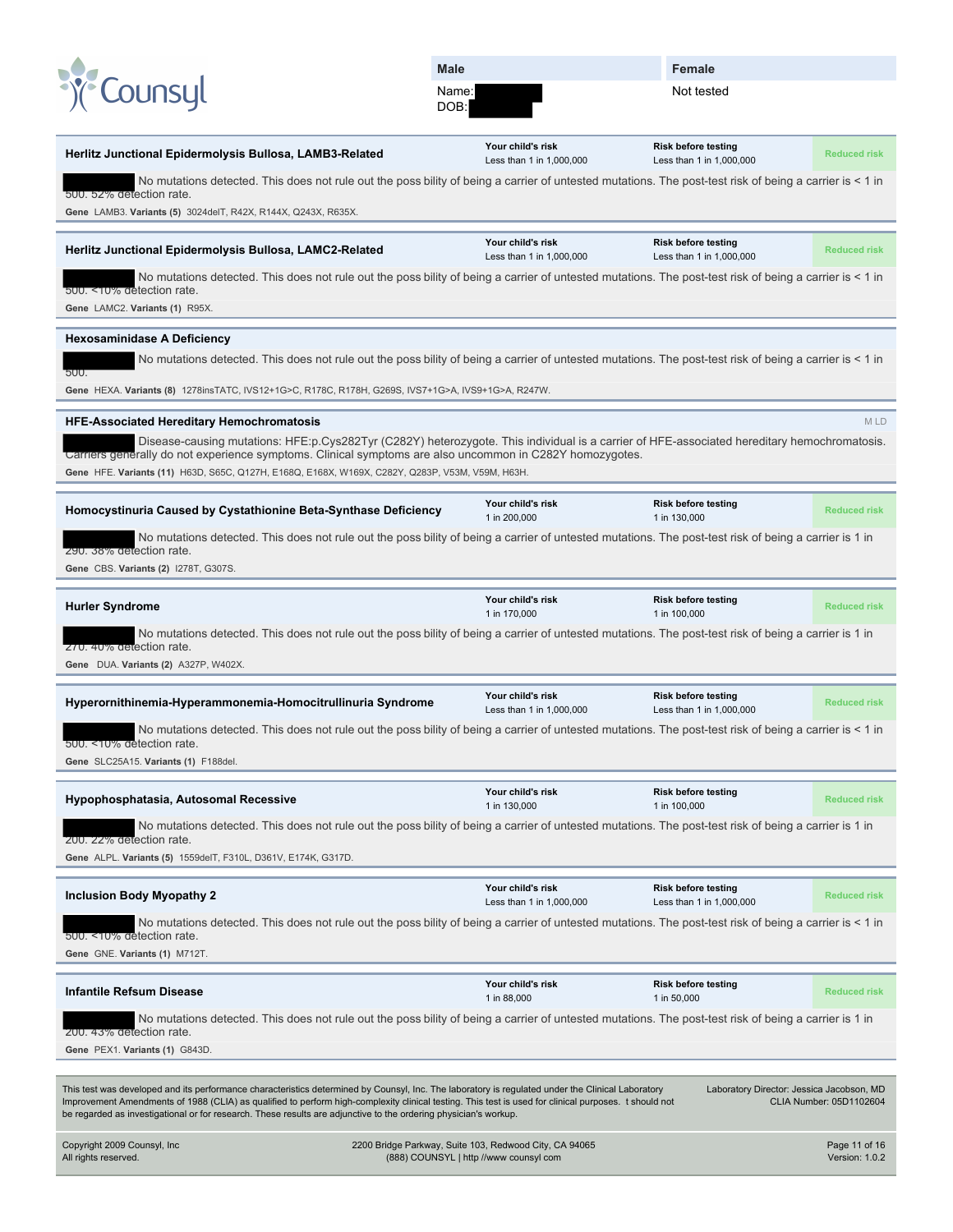|  | <sup>8</sup> <i>Counsyl</i> |
|--|-----------------------------|
|  |                             |

DOB:

**Female**

Not tested

| <b>Isovaleric Acidemia</b>                                                                                                                                                                                                                   | Your child's risk<br>1 in 470,000             | <b>Risk before testing</b><br>1 in 250,000             | <b>Reduced risk</b> |
|----------------------------------------------------------------------------------------------------------------------------------------------------------------------------------------------------------------------------------------------|-----------------------------------------------|--------------------------------------------------------|---------------------|
| No mutations detected. This does not rule out the poss bility of being a carrier of untested mutations. The post-test risk of being a carrier is 1 in<br>470.47% detection rate.                                                             |                                               |                                                        |                     |
| Gene IVD. Variants (1) A311V.                                                                                                                                                                                                                |                                               |                                                        |                     |
|                                                                                                                                                                                                                                              |                                               |                                                        |                     |
| <b>Krabbe Disease</b>                                                                                                                                                                                                                        | Your child's risk<br>1 in 120,000             | <b>Risk before testing</b><br>1 in 63,000              | <b>Reduced risk</b> |
| No mutations detected. This does not rule out the poss bility of being a carrier of untested mutations. The post-test risk of being a carrier is 1 in<br>240. 46% detection rate.                                                            |                                               |                                                        |                     |
| Gene GALC. Variants (3) Ex11-17del, G270D, R168C.                                                                                                                                                                                            |                                               |                                                        |                     |
|                                                                                                                                                                                                                                              |                                               |                                                        |                     |
| Leigh Syndrome, French-Canadian Type                                                                                                                                                                                                         | Your child's risk<br>Less than 1 in 1,000,000 | <b>Risk before testing</b><br>Less than 1 in 1,000,000 | <b>Reduced risk</b> |
| No mutations detected. This does not rule out the poss bility of being a carrier of untested mutations. The post-test risk of being a carrier is < 1 in<br>500. <10% detection rate.                                                         |                                               |                                                        |                     |
| Gene LRPPRC. Variants (1) A354V.                                                                                                                                                                                                             |                                               |                                                        |                     |
| Limb-Girdle Muscular Dystrophy Type 2E                                                                                                                                                                                                       | Your child's risk<br>Less than 1 in 1,000,000 | <b>Risk before testing</b><br>Less than 1 in 1,000,000 | <b>Reduced risk</b> |
| No mutations detected. This does not rule out the poss bility of being a carrier of untested mutations. The post-test risk of being a carrier is < 1 in<br>500. < 10% detection rate.                                                        |                                               |                                                        |                     |
| Gene SGCB. Variants (1) S114F.                                                                                                                                                                                                               |                                               |                                                        |                     |
| Long Chain 3-Hydroxyacyl-CoA Dehydrogenase Deficiency                                                                                                                                                                                        | Your child's risk<br>1 in 510,000             | <b>Risk before testing</b><br>1 in 90,000              | <b>Reduced risk</b> |
| No mutations detected. This does not rule out the poss bility of being a carrier of untested mutations. The post-test risk of being a carrier is < 1 in<br>500. 82% detection rate.                                                          |                                               |                                                        |                     |
| Gene HADHA. Variants (2) Q342X, E474Q.                                                                                                                                                                                                       |                                               |                                                        |                     |
|                                                                                                                                                                                                                                              |                                               |                                                        |                     |
| Maple Syrup Urine Disease Type 1B                                                                                                                                                                                                            | Your child's risk<br>1 in 420,000             | <b>Risk before testing</b><br>1 in 250,000             | <b>Reduced risk</b> |
| No mutations detected. This does not rule out the poss bility of being a carrier of untested mutations. The post-test risk of being a carrier is 1 in<br>420. 40% detection rate.                                                            |                                               |                                                        |                     |
| Gene BCKDHB. Variants (3) R183P, G278S, E322X.                                                                                                                                                                                               |                                               |                                                        |                     |
|                                                                                                                                                                                                                                              |                                               |                                                        |                     |
| Maple Syrup Urine Disease Type 3                                                                                                                                                                                                             | Your child's risk<br>Less than 1 in 1,000,000 | <b>Risk before testing</b><br>Less than 1 in 1,000,000 |                     |
|                                                                                                                                                                                                                                              |                                               |                                                        | <b>Reduced risk</b> |
| No mutations detected. This does not rule out the poss bility of being a carrier of untested mutations. The post-test risk of being a carrier is < 1 in                                                                                      |                                               |                                                        |                     |
| 500. < T0% detection rate.<br>Gene DLD. Variants (2) 105insA, G229C.                                                                                                                                                                         |                                               |                                                        |                     |
|                                                                                                                                                                                                                                              |                                               |                                                        |                     |
| Medium Chain Acyl-CoA Dehydrogenase Deficiency                                                                                                                                                                                               | Your child's risk<br>1 in 63,000              | <b>Risk before testing</b><br>1 in 14,000              | <b>Reduced risk</b> |
| No mutations detected. This does not rule out the poss bility of being a carrier of untested mutations. The post-test risk of being a carrier is 1 in<br>270. 78% detection rate.                                                            |                                               |                                                        |                     |
| Gene ACADM. Variants (7) L59F, G170R, G242R, Y42H, K304E, R181C, R181H.                                                                                                                                                                      |                                               |                                                        |                     |
|                                                                                                                                                                                                                                              | Your child's risk                             | <b>Risk before testing</b>                             |                     |
| <b>Metachromatic Leukodystrophy</b>                                                                                                                                                                                                          | 1 in 150,000                                  | 1 in 81,000                                            | <b>Reduced risk</b> |
| No mutations detected. This does not rule out the poss bility of being a carrier of untested mutations. The post-test risk of being a carrier is 1 in<br>260. 45% detection rate.<br>Gene ARSA. Variants (4) P377L, P426L, IVS2+1G>A, T274M. |                                               |                                                        |                     |

This test was developed and its performance characteristics determined by Counsyl, Inc. The laboratory is regulated under the Clinical Laboratory Improvement Amendments of 1988 (CLIA) as qualified to perform high-complexity clinical testing. This test is used for clinical purposes. t should not be regarded as investigational or for research. These results are adjunctive to the ordering physician's workup.

Laboratory Director: Jessica Jacobson, MD CLIA Number: 05D1102604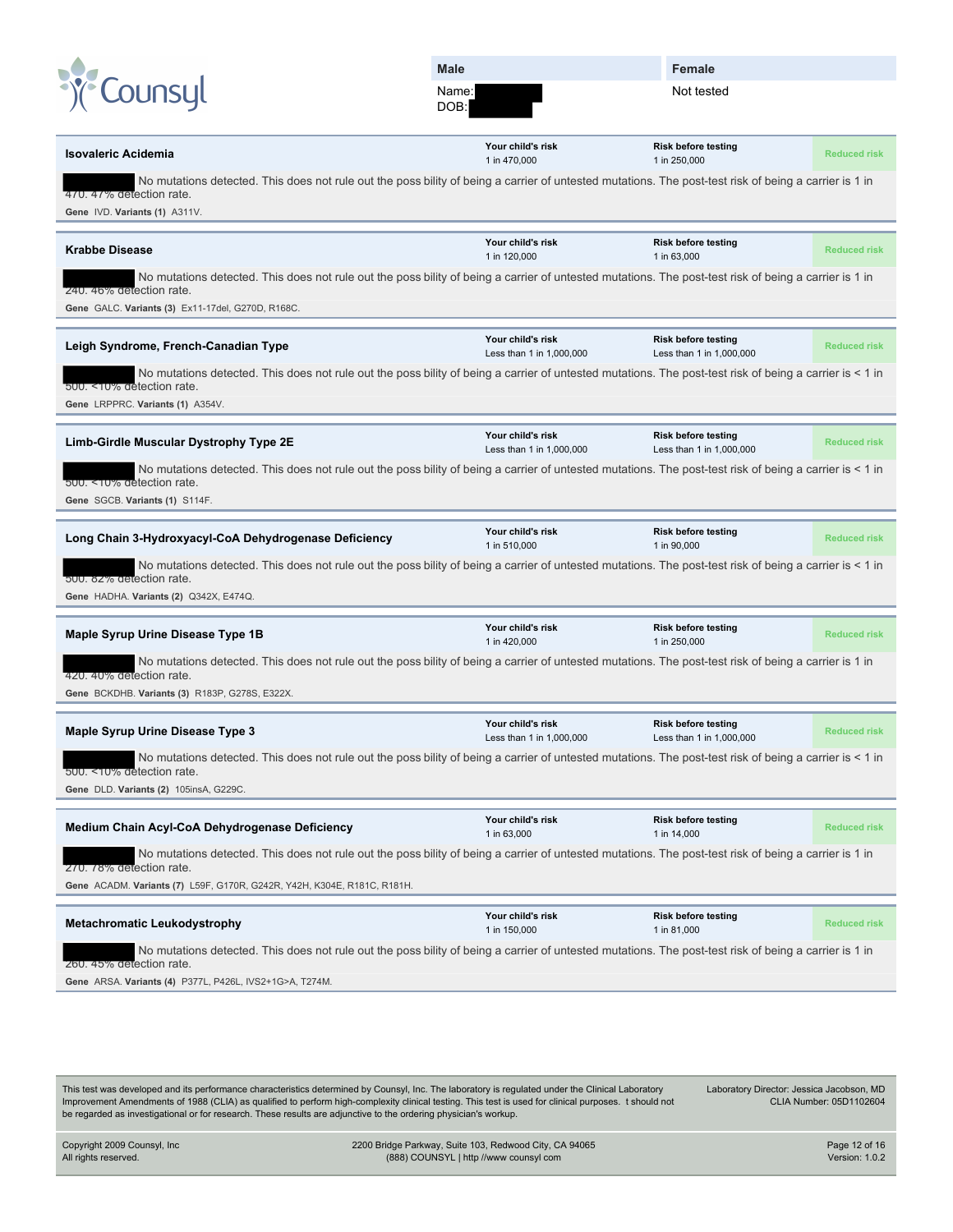| <sup>o</sup> Counsyl |  |
|----------------------|--|
|                      |  |

DOB:

**Female**

Not tested

| <b>Mucolipidosis IV</b>                                                                                                                                                                                                       | Your child's risk<br>Less than 1 in 1,000,000 | <b>Risk before testing</b><br>Less than 1 in 1,000,000 | <b>Reduced risk</b> |
|-------------------------------------------------------------------------------------------------------------------------------------------------------------------------------------------------------------------------------|-----------------------------------------------|--------------------------------------------------------|---------------------|
| No mutations detected. This does not rule out the poss bility of being a carrier of untested mutations. The post-test risk of being a carrier is < 1 in<br>500. <10% detection rate.                                          |                                               |                                                        |                     |
| Gene MCOLN1. Variants (2) 511 6944del, IVS3-2A>G.                                                                                                                                                                             |                                               |                                                        |                     |
| <b>Muscle-Eye-Brain Disease</b>                                                                                                                                                                                               | Your child's risk<br>Less than 1 in 1,000,000 | <b>Risk before testing</b><br>Less than 1 in 1,000,000 | <b>Reduced risk</b> |
| No mutations detected. This does not rule out the poss bility of being a carrier of untested mutations. The post-test risk of being a carrier is < 1 in<br>500, 28% detection rate.<br>Gene POMGNT1. Variants (1) IVS17+1G>A. |                                               |                                                        |                     |
| <b>MYH-Associated Polyposis</b>                                                                                                                                                                                               | Your child's risk<br>1 in 52,000              | <b>Risk before testing</b><br>1 in 40,000              | <b>Reduced risk</b> |
| No mutations detected. This does not rule out the poss bility of being a carrier of untested mutations. The post-test risk of being a carrier is 1 in<br>130. 23% detection rate.                                             |                                               |                                                        |                     |
| Gene MUTYH. Variants (1) Y165C.                                                                                                                                                                                               |                                               |                                                        |                     |
| Niemann-Pick Disease Type A                                                                                                                                                                                                   | Your child's risk<br>1 in 260,000             | <b>Risk before testing</b><br>1 in 250,000             | <b>Reduced risk</b> |
| No mutations detected. This does not rule out the poss bility of being a carrier of untested mutations. The post-test risk of being a carrier is 1 in<br>260. <10% detection rate.                                            |                                               |                                                        |                     |
| Gene SMPD1. Variants (3) fsP330, L302P, R496L.                                                                                                                                                                                |                                               |                                                        |                     |
| Niemann-Pick Disease Type C                                                                                                                                                                                                   | Your child's risk<br>1 in 170,000             | <b>Risk before testing</b><br>1 in 150,000             | <b>Reduced risk</b> |
| No mutations detected. This does not rule out the poss bility of being a carrier of untested mutations. The post-test risk of being a carrier is 1 in<br>220. <10% detection rate.                                            |                                               |                                                        |                     |
| Gene NPC1. Variants (1) 11061T.                                                                                                                                                                                               |                                               |                                                        |                     |
| Nijmegen Breakage Syndrome                                                                                                                                                                                                    | Your child's risk<br>1 in 460,000             | <b>Risk before testing</b><br>1 in 100,000             | <b>Reduced risk</b> |
| No mutations detected. This does not rule out the poss bility of being a carrier of untested mutations. The post-test risk of being a carrier is < 1 in<br>500. 78% detection rate.                                           |                                               |                                                        |                     |
| Gene NBN. Variants (1) 657 del 5.                                                                                                                                                                                             |                                               |                                                        |                     |
| <b>Northern Epilepsy</b>                                                                                                                                                                                                      | Your child's risk<br>Less than 1 in 1,000,000 | <b>Risk before testing</b><br>Less than 1 in 1,000,000 | <b>Reduced risk</b> |
| No mutations detected. This does not rule out the poss bility of being a carrier of untested mutations. The post-test risk of being a carrier is < 1 in                                                                       |                                               |                                                        |                     |
| 500. <10% detection rate.<br>Gene CLN8. Variants (1) R24G.                                                                                                                                                                    |                                               |                                                        |                     |
| <b>Pendred Syndrome</b>                                                                                                                                                                                                       | Your child's risk<br>1 in 36,000              | Risk before testing<br>1 in 20,000                     | <b>Reduced risk</b> |
| No mutations detected. This does not rule out the poss bility of being a carrier of untested mutations. The post-test risk of being a carrier is 1 in<br>130, 44% detection rate.                                             |                                               |                                                        |                     |
| Gene SLC26A4. Variants (3) L236P, E384G, T416P.                                                                                                                                                                               |                                               |                                                        |                     |
| Phenylalanine Hydroxylase Deficiency                                                                                                                                                                                          | Your child's risk<br>Less than 1 in 1,000,000 | <b>Risk before testing</b><br>1 in 10,000              | <b>Reduced risk</b> |
| No mutations detected. This does not rule out the poss bility of being a carrier of untested mutations. The post-test risk of being a carrier is < 1 in<br>500. >99% detection rate.                                          |                                               |                                                        |                     |
| Gene PAH. Variants (11) IVS-10int-546, IVS12+1G>A, L48S, I65T, R158Q, R252W, R261Q, G272X, R408Q, R408W, Y414C.                                                                                                               |                                               |                                                        |                     |
|                                                                                                                                                                                                                               |                                               |                                                        |                     |

This test was developed and its performance characteristics determined by Counsyl, Inc. The laboratory is regulated under the Clinical Laboratory Improvement Amendments of 1988 (CLIA) as qualified to perform high-complexity clinical testing. This test is used for clinical purposes. t should not be regarded as investigational or for research. These results are adjunctive to the ordering physician's workup.

Laboratory Director: Jessica Jacobson, MD CLIA Number: 05D1102604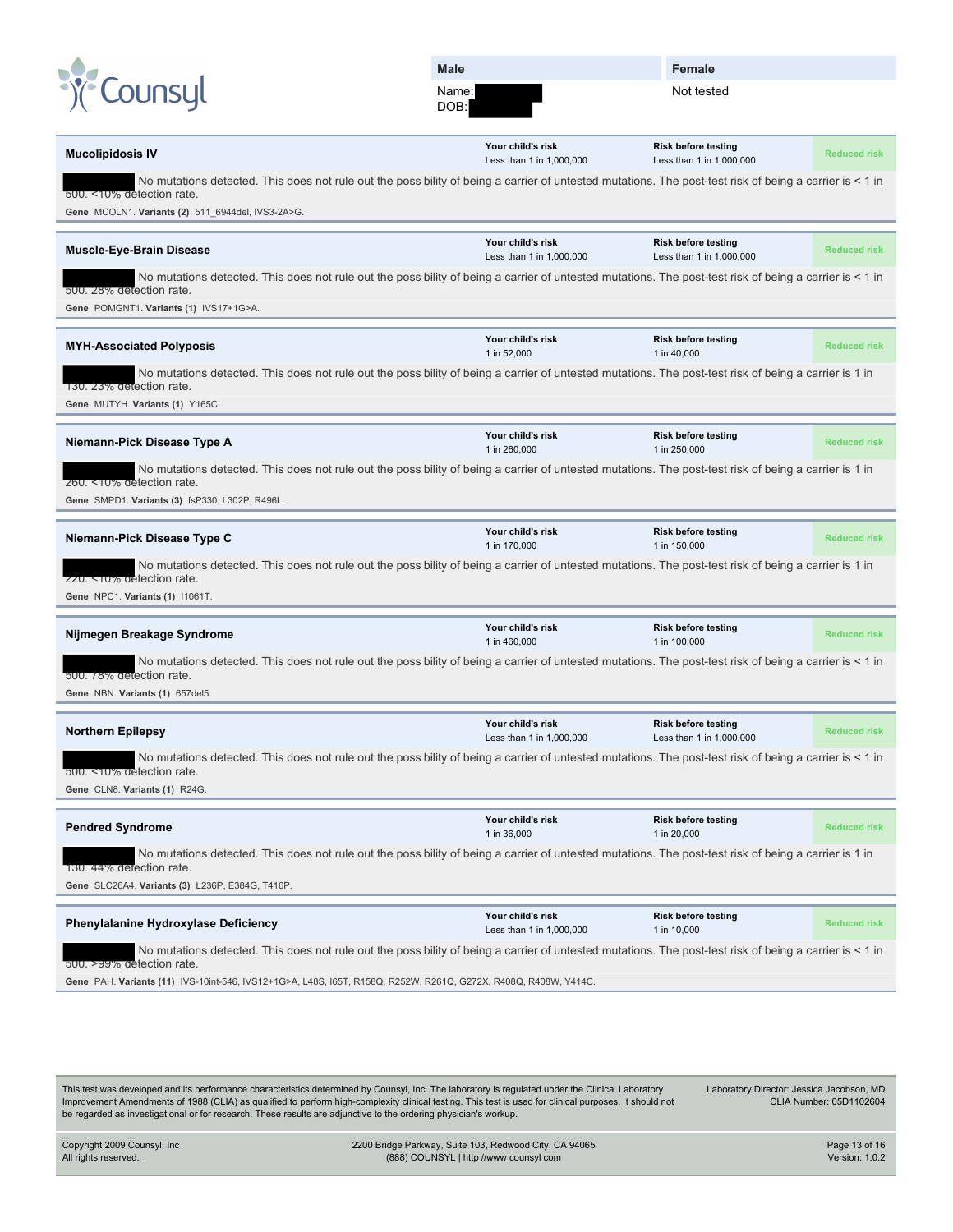|                                                                                                                                                                                                                                             | Male                                          | Female                                                 |                     |
|---------------------------------------------------------------------------------------------------------------------------------------------------------------------------------------------------------------------------------------------|-----------------------------------------------|--------------------------------------------------------|---------------------|
| Counsyl                                                                                                                                                                                                                                     | Name:<br>DOB:                                 | Not tested                                             |                     |
| Polyglandular Autoimmune Syndrome Type 1                                                                                                                                                                                                    | Your child's risk<br>Less than 1 in 1,000,000 | <b>Risk before testing</b><br>Less than 1 in 1,000,000 | <b>Reduced risk</b> |
| No mutations detected. This does not rule out the poss bility of being a carrier of untested mutations. The post-test risk of being a carrier is < 1 in<br>500. 24% detection rate.<br>Gene A RE. Variants (2) Y85C, R257X.                 |                                               |                                                        |                     |
| <b>PPT1-Related Neuronal Ceroid Lipofuscinosis</b>                                                                                                                                                                                          | Your child's risk<br>Less than 1 in 1,000,000 | <b>Risk before testing</b><br>Less than 1 in 1,000,000 | <b>Reduced risk</b> |
| No mutations detected. This does not rule out the poss bility of being a carrier of untested mutations. The post-test risk of being a carrier is < 1 in<br>500. 58% detection rate.<br>Gene PPT1. Variants (4) L10X, T75P, R122W, R151X.    |                                               |                                                        |                     |
| Primary Hyperoxaluria Type 1                                                                                                                                                                                                                | Your child's risk<br>1 in 760,000             | <b>Risk before testing</b><br>1 in 500,000             | <b>Reduced risk</b> |
| No mutations detected. This does not rule out the poss bility of being a carrier of untested mutations. The post-test risk of being a carrier is < 1 in<br>500, 34% detection rate.<br>Gene AGXT. Variants (3) F152I, G170R, I244T.         |                                               |                                                        |                     |
| Primary Hyperoxaluria Type 2                                                                                                                                                                                                                | Your child's risk<br>Less than 1 in 1,000,000 | <b>Risk before testing</b><br>Less than 1 in 1,000,000 | <b>Reduced risk</b> |
| No mutations detected. This does not rule out the poss bility of being a carrier of untested mutations. The post-test risk of being a carrier is < 1 in<br>500, 37% detection rate.<br>Gene GRHPR. Variants (1) 103delG.                    |                                               |                                                        |                     |
| Pycnodysostosis                                                                                                                                                                                                                             | Your child's risk<br>Less than 1 in 1,000,000 | <b>Risk before testing</b><br>Less than 1 in 1,000,000 | <b>Reduced risk</b> |
| No mutations detected. This does not rule out the poss bility of being a carrier of untested mutations. The post-test risk of being a carrier is < 1 in<br>500. < 10% detection rate.<br>Gene CTSK. Variants (1) X330W.                     |                                               |                                                        |                     |
| Rhizomelic Chondrodysplasia Punctata Type 1                                                                                                                                                                                                 | Your child's risk<br>1 in 230,000             | <b>Risk before testing</b><br>1 in 100,000             | <b>Reduced risk</b> |
| No mutations detected. This does not rule out the poss bility of being a carrier of untested mutations. The post-test risk of being a carrier is 1 in<br>370. 57% detection rate.<br>Gene PEX7. Variants (2) G217R, L292X.                  |                                               |                                                        |                     |
| Salla Disease                                                                                                                                                                                                                               | Your child's risk<br>Less than 1 in 1,000,000 | <b>Risk before testing</b><br>Less than 1 in 1,000,000 | <b>Reduced risk</b> |
| No mutations detected. This does not rule out the poss bility of being a carrier of untested mutations. The post-test risk of being a carrier is < 1 in<br>500. <10% detection rate.                                                        |                                               |                                                        |                     |
| Gene SLC17A5. Variants (2) Leu336fsX13, R39C.                                                                                                                                                                                               |                                               |                                                        |                     |
| Segawa Syndrome                                                                                                                                                                                                                             | Your child's risk<br>Less than 1 in 1,000,000 | Risk before testing<br>Less than 1 in 1,000,000        | <b>Reduced risk</b> |
| No mutations detected. This does not rule out the poss bility of being a carrier of untested mutations. The post-test risk of being a carrier is < 1 in<br>500. <10% detection rate.<br>Gene TH. Variants (1) R233H.                        |                                               |                                                        |                     |
| Short Chain Acyl-CoA Dehydrogenase Deficiency                                                                                                                                                                                               | Your child's risk<br>1 in 100,000             | <b>Risk before testing</b><br>1 in 100,000             | <b>Reduced risk</b> |
| Non-disease-causing mutations: G185S. This does not rule out the possibility of being a carrier of untested mutations. The post-test risk of being<br>a carrier is 1 in 160. <10% detection rate.<br>Gene ACADS. Variants (2) R107C, G185S. |                                               |                                                        |                     |
|                                                                                                                                                                                                                                             |                                               |                                                        |                     |

This test was developed and its performance characteristics determined by Counsyl, Inc. The laboratory is regulated under the Clinical Laboratory Improvement Amendments of 1988 (CLIA) as qualified to perform high-complexity clinical testing. This test is used for clinical purposes. t should not be regarded as investigational or for research. These results are adjunctive to the ordering physician's workup.

Laboratory Director: Jessica Jacobson, MD CLIA Number: 05D1102604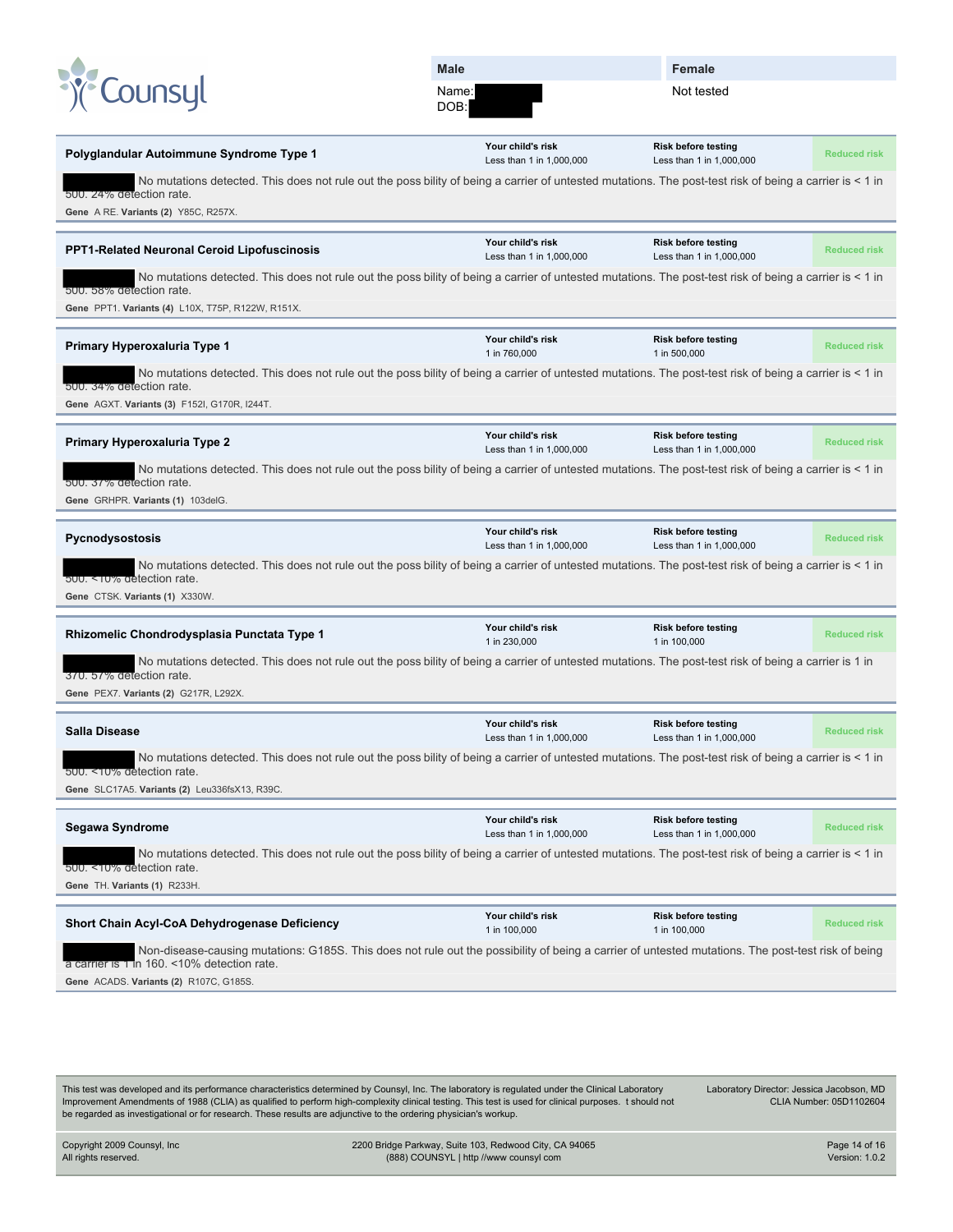DOB:

**Female**

Not tested

|                                                                                                                                                                                                                                                                                                                                                                                                                     | Your child's risk                 | <b>Risk before testing</b>                 |                     |
|---------------------------------------------------------------------------------------------------------------------------------------------------------------------------------------------------------------------------------------------------------------------------------------------------------------------------------------------------------------------------------------------------------------------|-----------------------------------|--------------------------------------------|---------------------|
| <b>Sickle Cell Disease</b>                                                                                                                                                                                                                                                                                                                                                                                          | Less than 1 in 1,000,000          | Less than 1 in 1,000,000                   | <b>Reduced risk</b> |
| No mutations detected. This does not rule out the poss bility of being a carrier of untested mutations. The post-test risk of being a carrier is < 1 in<br>500. >99% detection rate.                                                                                                                                                                                                                                |                                   |                                            |                     |
| Gene HBB. Variants (37) Hb S, Poly A: AATAAA->AATGAA, Poly A: AATAAA->AATAAG, W15X, K17X, Q39X, 619 bp deletion, Pro5fs, Gly16fs, Glu6fs, Phe41fs, Lys8fs, Phe71fs, Ser9fs, IVS-<br>II-654, IVS-II-705, IVS-II-745, IVS-II-850, IVS-I-6, IVS-I-110, IVS-I-5, IVS-I-844, IVS-I-1, IVS-I-1, IVS-I-4, IVS-II-849, Gly24 T>A, -30T>A, -88C>T, -28A>G, -29A>G, CAP+1 A>C, -87C>G, Hb C,<br>Hb E, Hb D-Punjab, Hb O-Arab. |                                   |                                            |                     |
| Sjogren-Larsson Syndrome                                                                                                                                                                                                                                                                                                                                                                                            | Your child's risk<br>1 in 330,000 | <b>Risk before testing</b><br>1 in 250,000 | <b>Reduced risk</b> |
| No mutations detected. This does not rule out the poss bility of being a carrier of untested mutations. The post-test risk of being a carrier is 1 in<br>330. 24% detection rate.<br>Gene ALDH3A2. Variants (1) P315S.                                                                                                                                                                                              |                                   |                                            |                     |
|                                                                                                                                                                                                                                                                                                                                                                                                                     | Your child's risk                 | <b>Risk before testing</b>                 |                     |
| Smith-Lemli-Opitz Syndrome                                                                                                                                                                                                                                                                                                                                                                                          | 1 in 98,000                       | 1 in 40,000                                | <b>Reduced risk</b> |
| No mutations detected. This does not rule out the poss bility of being a carrier of untested mutations. The post-test risk of being a carrier is 1 in<br>250. 59% detection rate.                                                                                                                                                                                                                                   |                                   |                                            |                     |
| Gene DHCR7. Variants (11) IVS8-1G>C, T93M, L109P, W151X, L157P, V326L, R352Q, R352W, C380Y, R404C, W151X.                                                                                                                                                                                                                                                                                                           |                                   |                                            |                     |
| <b>Spinal Muscular Atrophy</b>                                                                                                                                                                                                                                                                                                                                                                                      | Your child's risk<br>1 in 97,000  | <b>Risk before testing</b><br>1 in 4,800   | <b>Reduced risk</b> |
| No mutations detected. This does not rule out the poss bility of being a carrier of untested mutations. The post-test risk of being a carrier is < 1 in<br>500. 95% detection rate.                                                                                                                                                                                                                                 |                                   |                                            |                     |
| Gene SMN1. Variants (1) Exon 7 deletion.                                                                                                                                                                                                                                                                                                                                                                            |                                   |                                            |                     |
|                                                                                                                                                                                                                                                                                                                                                                                                                     | Your child's risk                 | <b>Risk before testing</b>                 |                     |
| Sulfate Transporter-Related Osteochondrodysplasia                                                                                                                                                                                                                                                                                                                                                                   | 1 in 60,000                       | 1 in 18,000                                | <b>Reduced risk</b> |
| No mutations detected. This does not rule out the poss bility of being a carrier of untested mutations. The post-test risk of being a carrier is 1 in<br>220. 70% detection rate.                                                                                                                                                                                                                                   |                                   |                                            |                     |
| Gene SLC26A2. Variants (5) C653S, R178X, R279W, V340del, IVS1+2T>C.                                                                                                                                                                                                                                                                                                                                                 |                                   |                                            |                     |
| <b>Tay-Sachs Disease</b>                                                                                                                                                                                                                                                                                                                                                                                            | Your child's risk<br>1 in 690,000 | <b>Risk before testing</b><br>1 in 360,000 | <b>Reduced risk</b> |
|                                                                                                                                                                                                                                                                                                                                                                                                                     |                                   |                                            |                     |
| No mutations detected. This does not rule out the poss bility of being a carrier of untested mutations. The post-test risk of being a carrier is < 1 in                                                                                                                                                                                                                                                             |                                   |                                            |                     |
| 500. 48% detection rate.<br>Gene HEXA. Variants (4) 1278insTATC, IVS12+1G>C, IVS7+1G>A, IVS9+1G>A.                                                                                                                                                                                                                                                                                                                  |                                   |                                            |                     |
| <b>TPP1-Related Neuronal Ceroid Lipofuscinosis</b>                                                                                                                                                                                                                                                                                                                                                                  | Your child's risk                 | <b>Risk before testing</b>                 | <b>Reduced risk</b> |
| No mutations detected. This does not rule out the poss bility of being a carrier of untested mutations. The post-test risk of being a carrier is < 1 in                                                                                                                                                                                                                                                             | 1 in 950,000                      | 1 in 350,000                               |                     |
| 500. 63% detection rate.                                                                                                                                                                                                                                                                                                                                                                                            |                                   |                                            |                     |
| Gene TPP1. Variants (4) G284V, R208X, IVS5-1G>C, IVS5-1G>A.                                                                                                                                                                                                                                                                                                                                                         |                                   |                                            |                     |
| <b>Tyrosinemia Type I</b>                                                                                                                                                                                                                                                                                                                                                                                           | Your child's risk<br>1 in 240,000 | <b>Risk before testing</b><br>1 in 120,000 | <b>Reduced risk</b> |
| No mutations detected. This does not rule out the poss bility of being a carrier of untested mutations. The post-test risk of being a carrier is 1 in<br>350, 50% detection rate.                                                                                                                                                                                                                                   |                                   |                                            |                     |
| Gene FAH. Variants (5) IVS8-1G>C, IVS12+5G>A, P261L, W262X, E357X.                                                                                                                                                                                                                                                                                                                                                  |                                   |                                            |                     |
| <b>Usher Syndrome Type 1F</b>                                                                                                                                                                                                                                                                                                                                                                                       | Your child's risk<br>1 in 160,000 | <b>Risk before testing</b><br>1 in 150,000 | <b>Reduced risk</b> |
| No mutations detected. This does not rule out the poss bility of being a carrier of untested mutations. The post-test risk of being a carrier is 1 in                                                                                                                                                                                                                                                               |                                   |                                            |                     |
| 200. <10% detection rate.<br>Gene PCDH15. Variants (1) R245X.                                                                                                                                                                                                                                                                                                                                                       |                                   |                                            |                     |
|                                                                                                                                                                                                                                                                                                                                                                                                                     |                                   |                                            |                     |
|                                                                                                                                                                                                                                                                                                                                                                                                                     |                                   |                                            |                     |

This test was developed and its performance characteristics determined by Counsyl, Inc. The laboratory is regulated under the Clinical Laboratory Improvement Amendments of 1988 (CLIA) as qualified to perform high-complexity clinical testing. This test is used for clinical purposes. t should not be regarded as investigational or for research. These results are adjunctive to the ordering physician's workup. Laboratory Director: Jessica Jacobson, MD CLIA Number: 05D1102604

Copyright 2009 Counsyl, Inc All rights reserved. 2200 Bridge Parkway, Suite 103, Redwood City, CA 94065 (888) COUNSYL | http //www counsyl com